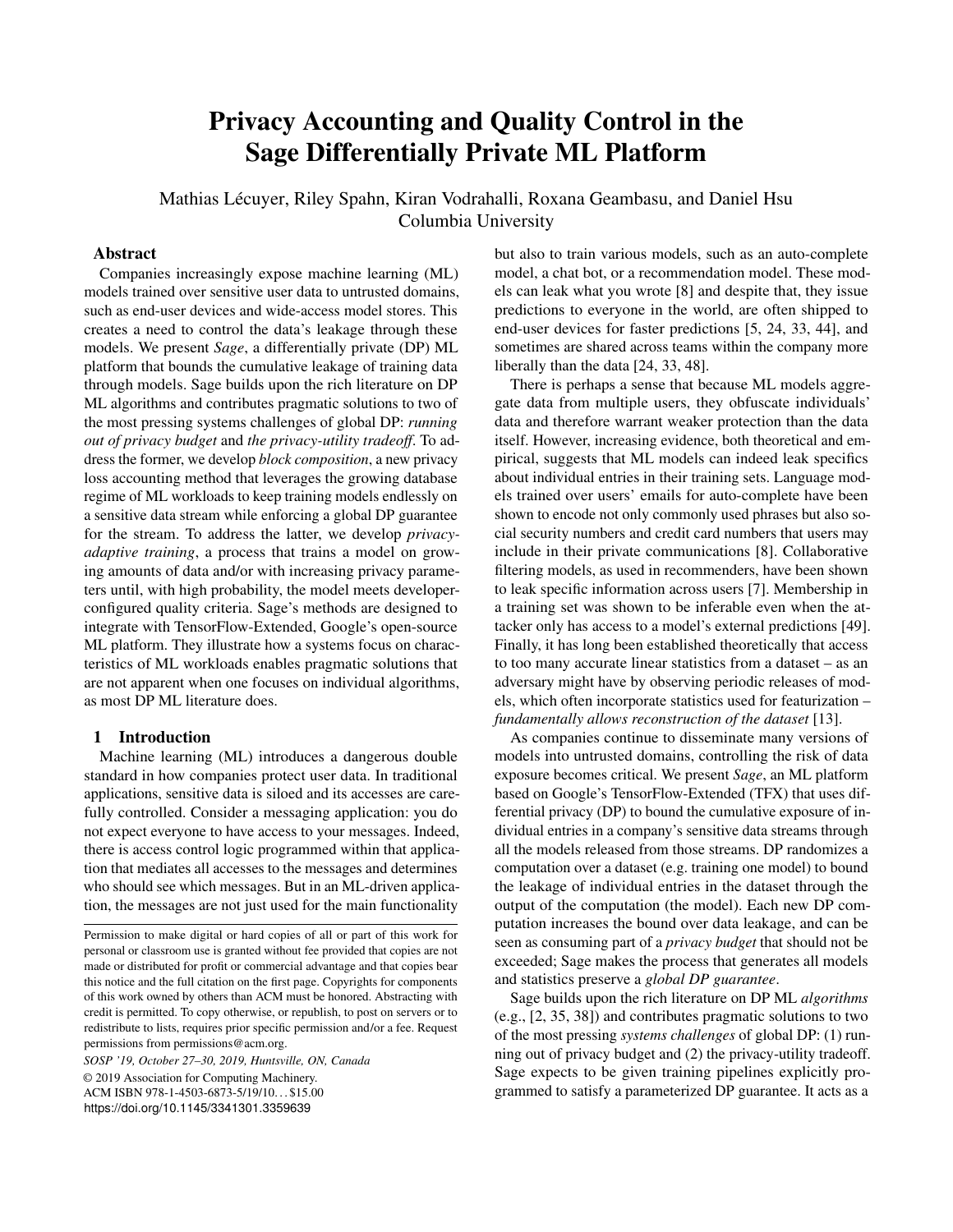new access control layer in TFX that mediates data accesses by these pipelines and accounts for the cumulative privacy loss from them to enforce the global DP guarantee against the stream. At the same time, Sage provides the developers with: control over the quality of the models produced by the DP training pipelines (addresses challenge (2)); and the ability to release models endlessly without running out of privacy budget for the stream (addresses challenge (1)).

The key to addressing both challenges is the realization that ML workloads operate on *growing databases*, a model of interaction that has been explored very little in DP, and only with a purely theoretical and far from practical approach [\[12\]](#page-13-8). Most DP literature, largely focused on *individual algorithms*, assumes either static databases (which do not incorporate new data) or online streaming (where computations do not revisit old data). In contrast, *ML workloads* – which consist of many algorithms invoked periodically – operate on *growing databases*. Across invocations of different training algorithms, the workload both incorporates new data and reuses old data, often times adaptively. It is in that *adaptive reuse of old data coupled with new data* that our design of Sage finds the opportunity to address the preceding two challenges in ways that are practical and integrate well with TFX-like platforms.

To address the running out of privacy budget challenge, we develop *block composition*, the first privacy accounting method that both allows efficient training on growing databases and avoids running out of privacy budget as long as the database grows fast enough. Block composition splits the data stream into *blocks*, for example by time (e.g., one day's worth of data goes into one block) or by users (e.g., each user's data goes into one block), depending on the unit of protection (event- or user-level privacy). Block composition lets training pipelines combine available blocks into larger datasets to train models effectively, but accounts for the privacy loss of releasing a model at the level of the specific blocks used to train that model. When the privacy loss for a given block reaches a pre-configured ceiling, the block is *retired* and will not be used again. However, new blocks from the stream arrive with zero privacy loss and can be used to train future models. Thus, as long as the database adds new blocks fast enough relative to the rate at which models arrive, Sage will never run out of privacy budget for the stream. Finally, block composition allows adaptivity in the choice of training computation, privacy parameters, and blocks to execute on, thereby modeling the most comprehensive form of adaptivity in the DP literature, including [\[45\]](#page-13-9) which only considers the first two choices.

To address the privacy-utility tradeoff we develop *privacyadaptive training*, a training procedure that controls the utility of DP-trained models by repeatedly and adaptively training them on growing data and/or DP parameters available from the stream. Models retrain until, with high probability, they meet programmer-specified quality criteria (e.g. an accuracy target). Privacy-adaptive training uses block composition's

<span id="page-1-0"></span>

Fig. 1. Typical Architecture of an ML Platform.

support for adaptivity and integrates well with TFX's design, which includes a model validation stage in training pipelines.

## 2 Background

Our effort builds upon an opportunity we observe in today's companies: the rise of *ML platforms*, trusted infrastructures that provide key services for ML workloads in production, plus strong library support for their development. They can be thought of as *operating systems* for ML workloads. Google has TensorFlow-Extended (TFX) [\[5\]](#page-12-0); Facebook has FBLearner [\[24\]](#page-13-1); Uber has Michelangelo [\[33\]](#page-13-2); and Twitter has DeepBird [\[32\]](#page-13-10). The opportunity is to *incorporate DP into these platforms as a new type of access control that constrains data leakage through the models a company disseminates*.

## 2.1 ML Platforms

Fig. [1](#page-1-0) shows our view of an ML platform; it is based on [\[5,](#page-12-0) [24,](#page-13-1) [33\]](#page-13-2). The platform has several components: *Training Pipelines* (one for each model pushed into production), *Serving Infrastructure*, and a shared data store, which we call the *Growing Database* because it accumulates data from the company's data streams. The access control policies on the Growing Database are exercised through *Stream-level ACLs* and are typically restrictive for sensitive streams.

The *Training Pipeline* trains a model on data from the Growing Database and verifies that it meets specific quality criteria before it is deployed for serving or shared with other teams. It is launched periodically (e.g., daily or weekly) on datasets containing samples from a representative time window (e.g., logs over the past month). It has three customizable modules: (1) *Pre-processing* loads the dataset from the Growing Database, transforms it into a format suitable for training and inference by applying feature transformation operators, and splits the transformed dataset into a *training set* and a *testing set*; (2) *Training* trains the model on a training set; and (3) *Validation* evaluates one or more *quality metrics* – such as accuracy for classification or mean squared error (MSE) for regression – on the testing set. Validation checks that the metrics reach specific *quality targets* to warrant the model's release. The targets can be fixed by developers or can be values achieved by a previous model. If the model meets all quality criteria, it is bundled with its feature transformation operators (a.k.a. *features*) and pushed into serving.

The *Serving Infrastructure* manages the online aspects of the model. It distributes the model+features to inference servers around the world and to end-user devices and continuously evaluates and partially updates it on new data. The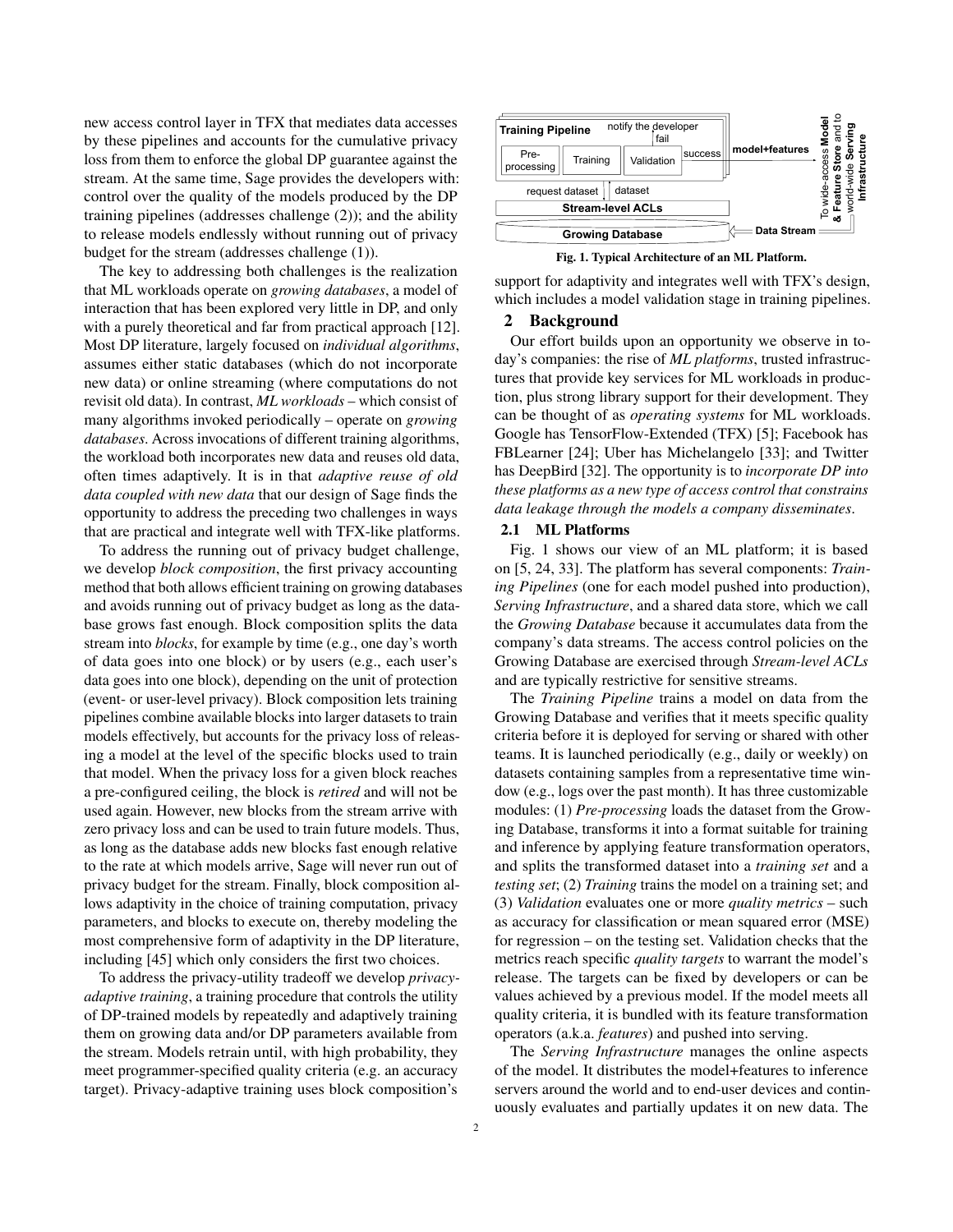model+features bundle is also often pushed into a companywide *Model & Feature Store*, from where other teams within the company can discover it and integrate into their own models. Twitter and Uber report sharing embedding models [\[48\]](#page-14-0) and tens of thousands of summary statistics [\[33\]](#page-13-2) across teams through their Feature Stores. To enable such wide sharing, companies sometimes enforce more permissive access control policies on the Model & Feature Store than on the data itself.

#### 2.2 Threat Model

We are concerned with the increase in sensitive data exposure that is caused by applying looser access controls to models+features than are typically applied to data. This includes placing models+features in company-wide Model & Feature Stores, where they can be accessed by developers not authorized to access the data. It includes pushing models+features to end-user devices and prediction servers that could be compromised by hackers or oppressive governments. And it includes releasing predictions from these models to the world – either as part of applications or through prediction APIs – which can be used to infer specifics about training data [\[49,](#page-14-1) [52\]](#page-14-2). Our goal is to "neutralize" the wider exposure of models+features by making the process of generating them DP across all models+features ever released from a stream.

We assume the following components are trusted and implemented correctly: Growing Database; Stream-level ACLs; the ML platform code running a Training Pipeline. We also *trust the developer* that instantiates the modules in each pipeline *as long as the developer is authorized* by Stream-level ACLs to access the data stream(s) used by the pipeline. However, we do not trust the wide-access Model & Feature Store or the locations to which the serving infrastructure disseminates the model+features or their predictions. Once a model/feature is pushed to those components, it is considered *released* to the untrusted domain and accessible to adversaries.

We focus on two classes of attacks against models and statistics (see Dwork [\[22\]](#page-13-11)): (1) *membership inference*, in which the adversary infers whether a particular entry is in the training set based on either white-box or black-box access to the model, features, and/or predictions [\[3,](#page-12-2) [23,](#page-13-12) [26,](#page-13-13) [49\]](#page-14-1); and (2) *reconstruction attacks*, in which the adversary infers unknown sensitive attributes about entries in the training set based on similar white-box or black-box access [\[8,](#page-13-0) [13,](#page-13-5) [22\]](#page-13-11).

## 2.3 Differential Privacy

DP is concerned with whether the output of a computation over a dataset – such as training an ML model – can reveal information about individual entries in the dataset. To prevent such information leakage, *randomness* is introduced into the computation to hide details of individual entries.

Definition 2.1 (Differential Privacy (DP) [\[20\]](#page-13-14)). A randomized algorithm  $Q : \mathcal{D} \to \mathcal{V}$  is  $(\epsilon, \delta)$ -DP if for any  $\mathcal{D}, \mathcal{D}'$ with  $|D \oplus D'| \le 1$  and for any  $S \subseteq V$ , we have:  $P(Q(D) \in$  $S \leq e^{\epsilon} P(Q(\mathcal{D}') \in S) + \delta.$ 

The  $\epsilon > 0$  and  $\delta \in [0, 1]$  parameters quantify the strength of the privacy guarantee: small values imply that one draw from such an algorithm's output gives little information about whether it ran on  $D$  or  $D'$ . The *privacy budget*  $\epsilon$  upper bounds an  $(\epsilon, \delta)$ -DP computation's privacy loss with probability (1- $\delta$ ). ⊕ is a dataset distance (e.g. the symmetric difference [\[39\]](#page-13-15)). If  $|D \oplus D'| \leq 1$ , D and D' are *neighboring datasets*.

Multiple mechanisms exist to make a computation DP. They add noise to the computation scaled by its sensitivity s, the maximum change in the computation's output when run on any two neighboring datasets. Adding noise from a Laplace distribution with mean zero and scale  $\frac{s}{\epsilon}$  (denoted *laplace*(0,  $\frac{s}{\epsilon}$ )) gives ( $\epsilon$ , 0)-DP. Adding noise from a Gaussian distribution scaled by  $\frac{s}{\epsilon} \sqrt{2 \ln(\frac{1.25}{\delta})}$  gives  $(\epsilon, \delta)$ -DP.

DP is known to address the attacks in our threat model [\[8,](#page-13-0) [22,](#page-13-11) [27,](#page-13-16) [49\]](#page-14-1). At a high level, membership and reconstruction attacks work by finding data points that make the observed model more likely: if those points were in the training set, the likelihood of the observed output increases. DP prevents these attacks, as no specific data point can drastically increase the likelihood of the model outputted by the training procedure.

DP literature is very rich and mature, including in ML. DP versions exist for almost every popular ML algorithm, including: stochastic gradient descent (SGD) [\[2,](#page-12-1) [55\]](#page-14-3); various regressions [\[10,](#page-13-17) [31,](#page-13-18) [41,](#page-13-19) [51,](#page-14-4) [57\]](#page-14-5); collaborative filtering [\[38\]](#page-13-7); language models [\[37\]](#page-13-20); feature selection [\[11\]](#page-13-21); model selection [\[50\]](#page-14-6); evaluation [\[6\]](#page-13-22); and statistics, e.g. contingency tables [\[4\]](#page-12-3), histograms [\[54\]](#page-14-7). The privacy module in Tensor-Flow v2 implements several SGD-based algorithms [\[35\]](#page-13-6).

A key strength of DP is its *composition* property, which in its basic form, states that the process of running an  $(\epsilon_1, \delta_1)$ -DP and an  $(\epsilon_2, \delta_2)$ -DP computation on the same dataset is  $(\epsilon_1 + \epsilon_2, \delta_1 + \delta_2)$ -DP. Composition enables the development of complex DP computations – such as DP Training Pipelines – from piecemeal DP components, such as DP ML algorithms. Composition also lets one account for the privacy loss resulting from a sequence of DP-computed outputs, such as the release of multiple models+features.

A distinction exists between *user-level* and *event-level* privacy. User-level privacy enforces DP on all data points contributed by a user toward a computation. Event-level privacy enforces DP on individual data points (e.g., individual clicks). User-level privacy is more meaningful than event-level privacy, but much more challenging to sustain on streams. Although Sage's design can in theory be applied to user-level privacy ([§4.4\)](#page-8-0), we focus most of the paper on *event-level privacy*, which we deem practical enough to be deployed in big companies. [§7](#page-12-4) discusses the limitations of this semantic.

## 3 Sage Architecture

The Sage training platform enforces a global ( $\epsilon_q$ ,  $\delta_q$ )-DP semantic over all models+features that have been, or will ever be, released from each sensitive data stream. The highlighted portions in Fig. [2](#page-3-0) show the changes Sage brings to a typical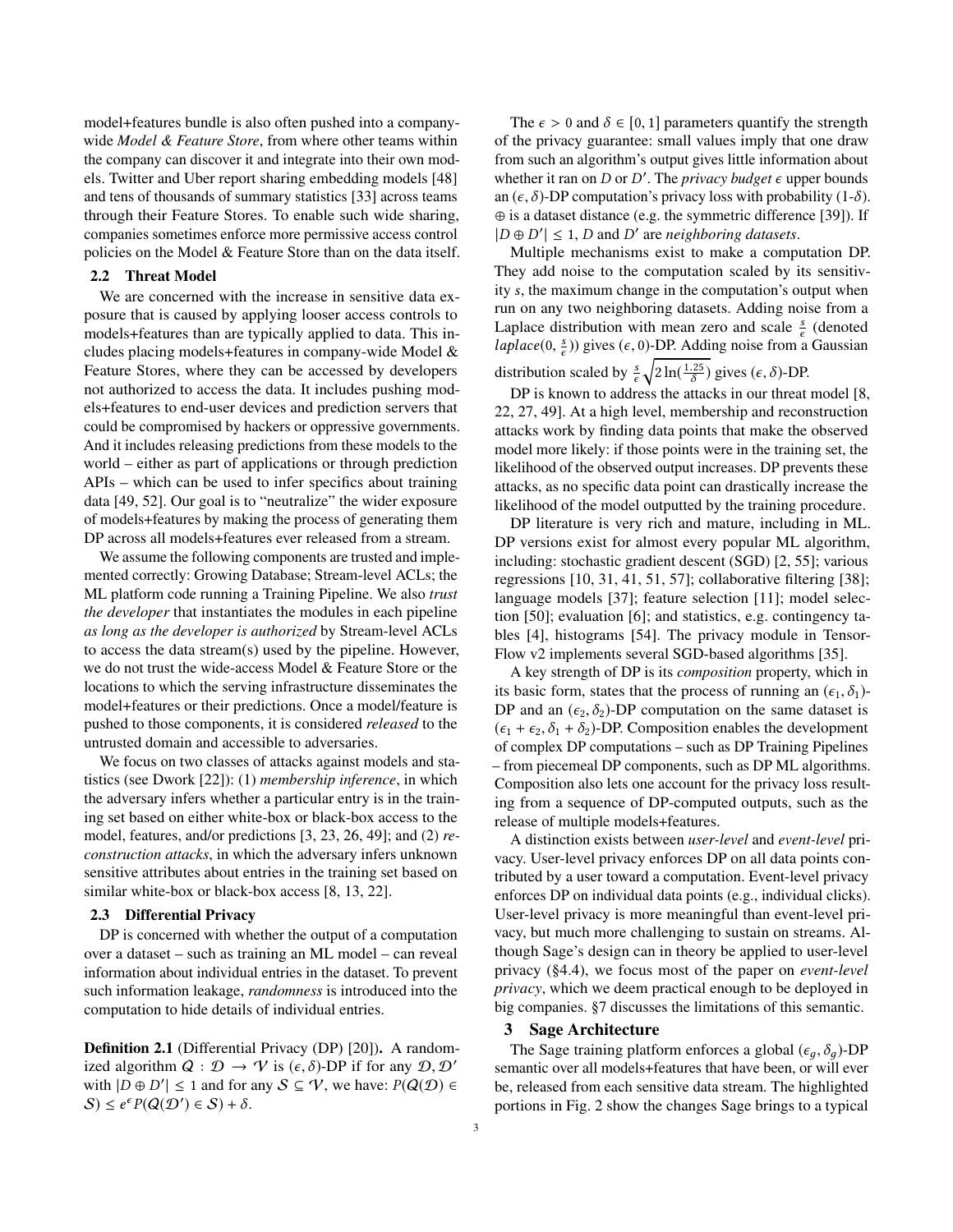<span id="page-3-0"></span>

Fig. 2. Sage DP ML Platform. Highlights changes from non-DP version.

ML platform. First, each Training Pipeline must be made to individually satisfy  $(\epsilon, \delta)$ -DP for some privacy parameters given by Sage at runtime (box (ϵ, <sup>δ</sup>)*-DP Training Pipeline*, [§3.1\)](#page-3-1). The developer is responsible for making this switch to DP, and while research is needed to ease DP programming, this paper leaves that challenge aside.

Second, Sage introduces an additional layer of access control beyond traditional stream-level ACLs (box *Sage Access Control*, [§3.2\)](#page-4-0). The new layer splits the data stream into *blocks* and accounts for the privacy loss of releasing a model+features bundle at the level of the specific blocks that were used to train that bundle. In theory, blocks can be defined by any insensitive attribute, with two attributes particularly relevant here: time (e.g., one day's worth of data goes into one block) and user ID (e.g., all of a user's data goes into one block). Defining blocks by time provides event-level privacy; defining them by user ID accommodates user-level privacy. Because of our focus on the former semantic, this section assumes that blocks are defined by time; [§4.4](#page-8-0) discusses sharding by user ID and other attributes.

When the privacy loss for a block reaches the  $(\epsilon_q, \delta_q)$ ceiling, the block is *retired* (blocks  $D_1, D_2, D_7$  are retired in Fig. [2\)](#page-3-0). However, new blocks arrive with a clean budget and can be used to train future models. Thus, *as long as the database grows fast enough in new blocks*, the system will never run out of privacy budget for the stream. Perhaps surprisingly, this privacy loss accounting method, which we call *block composition*, is the first practical approach to avoid running out of privacy budget while enabling effective training of ML models on growing databases. [§3.2](#page-4-0) gives the intuition of block composition; [§4](#page-6-0) formalizes it and proves it  $(\epsilon_q, \delta_q)$ -DP.

Third, Sage provides developers with control over the quality of models produced by the DP Training Pipelines. Such pipelines can produce less accurate models that fail to meet

<span id="page-3-2"></span>

|                | 1 def preprocessing_fn(inputs, epsilon):                                                         |
|----------------|--------------------------------------------------------------------------------------------------|
| $\overline{c}$ | dist_01 = $tft.scale_to_0_1$ (inputs["distance"], $0,100$ )                                      |
| 3              | $speed_01 = tft.sizeale_to_0_1(inputs['speed"], 0, 100)$                                         |
| $\overline{4}$ | hour_of_day_speed = $\frac{4 \text{4} \text{4} \text{4} \text{4}}{2 \text{4} \text{4} \text{4}}$ |
| 5              | sage.dp_group_by_mean(                                                                           |
| 6              | inputs["hour_of_day"], speed_01, 24, epsilon, 1.0)                                               |
| 7              | return {"dist scaled": dist 01,                                                                  |
| 8              | "hour_of_day": inputs["hour_of_day"],                                                            |
| 9              | "hour_of_day_speed": hour_of_day_speed,                                                          |
| 10             | "duration": inputs["duration"]}                                                                  |
| 11             |                                                                                                  |
|                | 12 def trainer_fn(hparams, schema, epsilon, delta): []                                           |
| 13             | feature_columns = [numeric_column("dist_scaled"),                                                |
| 14             | numeric_column("hour_of_day_speed"),                                                             |
| 15             | categorical_column("hour_of_day", num_buckets=24)]                                               |
| 16             | $estimator = \iota$                                                                              |
| 17             | tf.estimator.DNNRegressorsage.DPDNNRegressor(                                                    |
| 18             | config=run_config,                                                                               |
| 19             | feature_columns=feature_columns,                                                                 |
| 20             | dnn_hidden_units=hparams.hidden_units,                                                           |
| 21             | privacy_budget=(epsilon, delta))                                                                 |
| 22             | return tfx.executors.TrainingSpec(estimator,)                                                    |
| 23             |                                                                                                  |
|                | 24 def validator_fn(epsilon):                                                                    |
| 25             | model validator = $\setminus$                                                                    |
| 26             | tfx.components.ModelValidatorsage.DPModelValidator(                                              |
| 27             | examples=examples_gen.outputs.output,                                                            |
| 28             | model=trainer.outputs.output,                                                                    |
| 29             | metric_fn = _MSE_FN, target = _MSE_TARGET,                                                       |
| 30             | epsilon=epsilon, confidence=0.95, B=1)                                                           |
| 31<br>32       | return model validator                                                                           |
|                |                                                                                                  |
| 34             | 33 def dp_group_by_mean(key_tensor, value_tensor, nkeys,<br>epsilon, value_range):               |
| 35             | key_tensor = tf.dtypes.cast(key_tensor, tf.int64)                                                |
| 36             | ones = tf.fill(tf.shape(key_tensor), 1.0)                                                        |
| 37             | dp_counts = group_by_sum(key_tensor, ones, nkeys)\                                               |
| 38             | + laplace (0.0, 2/epsilon, nkeys)                                                                |
| 39             | $dp\_sums = group_by\_sum($                                                                      |
| 40             | key_tensor, value_tensor, nkeys) \                                                               |
| 41             | + laplace(0.0, value_range * 2/epsilon, nkeys)                                                   |
| 42             | return tf.gather(dp_sums/dp_counts, key_tensor)                                                  |
|                |                                                                                                  |

List. 1. Example Training Pipeline. Non-DP TFX (stricken through) and DP Sage (highlighted) versions. TFX API simplified for exposition.

their quality targets more often than without DP. DP pipelines can also push in production low-quality models whose validations succeed by mere chance. Both situations lead to operational headaches: the former gives more frequent notifications of failed training, the latter gives dissatisfied users. The issue is often referred to as the *privacy-utility tradeoff* of running under a DP regime. Sage addresses this challenge by wrapping the  $(\epsilon, \delta)$ -DP Training Pipeline into an adaptive process that invokes training pipelines repeatedly on increasing amounts of data and/or privacy budgets to reduce the effects of DP randomness until with high probability models reach their quality criteria (box *Privacy-Adaptive Training*, [§3.3\)](#page-5-0).

#### <span id="page-3-1"></span>3.1 Example  $(\epsilon, \delta)$ -DP Training Pipeline

Sage expects each pipeline submitted by the ML developer to satisfy a parameterized  $(\epsilon, \delta)$ -DP. Acknowledging that DP programming abstractions warrant further research, List. [1](#page-3-2) illustrates the changes a developer would have to make at present to convert a non-DP training pipeline written for TFX to a DP training pipeline suitable for Sage. Removed/replaced code is stricken through and the added code is highlighted. The pipeline processes New York City Yellow Cab data [\[42\]](#page-13-23) and trains a model to predict the duration of a ride.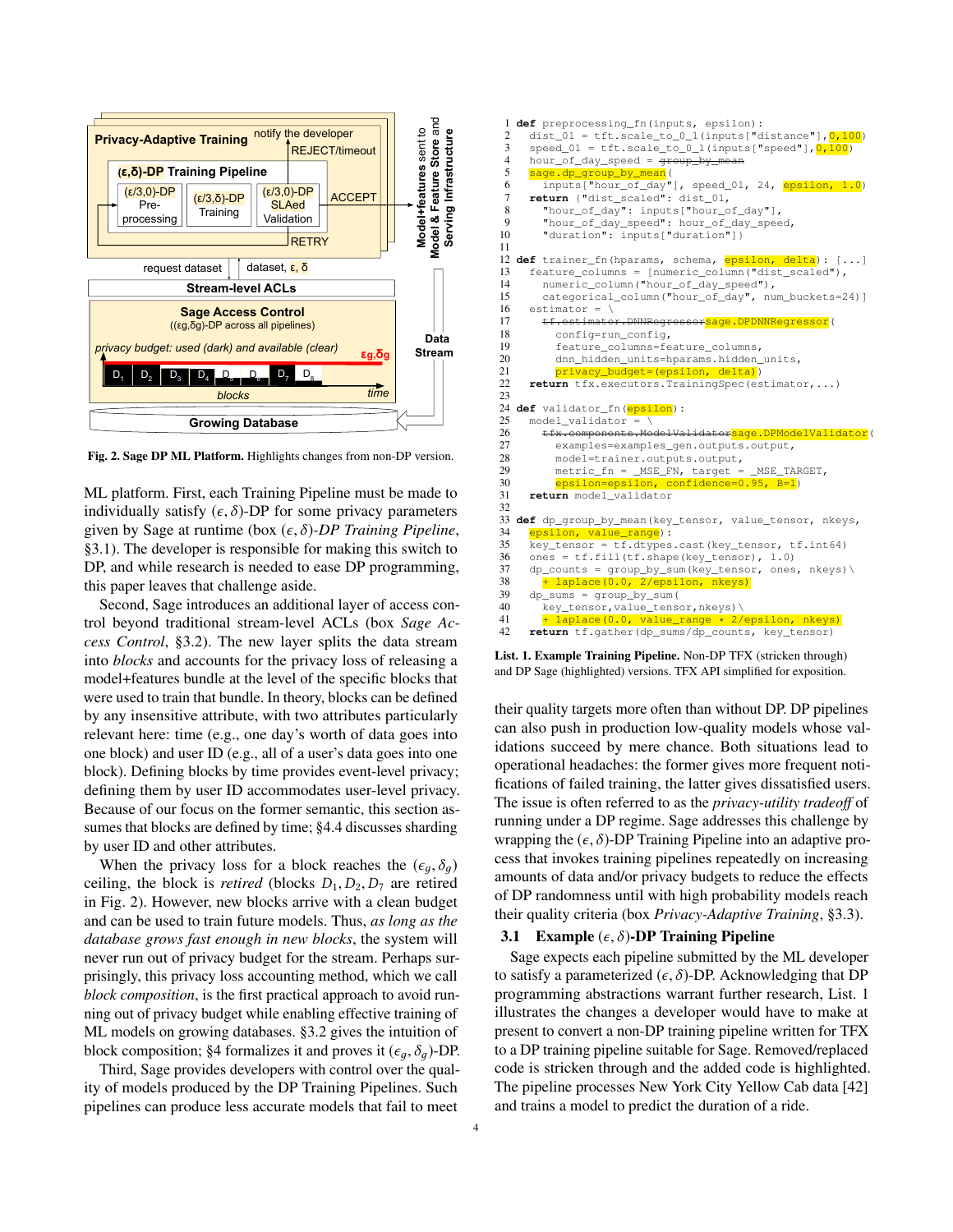<span id="page-4-1"></span>

Fig. 3. Characteristics of Data Interaction in ML.

To integrate with TFX (non-DP version), the developer implements three TFX callbacks. (1) preprocessing\_fn uses the dataset to compute aggregate features and make userspecified feature transformations. The example model has three features: the distance of the ride; the hour of the day; and an aggregate feature representing the average speed of cab rides each hour of the day. (2) trainer\_fn specifies the model: it configures the columns to be modeled, defines hyperparameters, and specifies the dataset. The example model trains with a neural network regressor. (3) validator\_fn validates the model by comparing test set MSE to a constant.

To integrate with Sage (DP version), the developer: (a) switches library calls to DP versions of the functions (which ideally would be available in the DP ML platform) and (b) splits the  $(\epsilon, \delta)$  parameters, which are assigned by Sage at runtime, across the DP function calls. (1) preprocessing\_fn replaces one call with a DP version from Sage: the mean speed per day uses Sage's dp\_group\_by\_mean. This function (lines 33-42) computes the number of times each key appears and the sum of the values associated with each key. It makes both DP by adding draws from appropriately-scaled Laplace distributions to each count. Each data point has exactly one key value so the privacy budget usage composes in parallel across keys [\[39\]](#page-13-15). The privacy budget is split across the sum and count queries. We envision common functions like this being available in the DP ML platform. (2) trainer fn switches the call to the non-private regressor with the DP implementation, which in Sage is a simple wrapper around TensorFlow's DP SGD-based optimizer. (3) validator\_fn invokes Sage's DP model validator ([§3.3\)](#page-5-0).

#### <span id="page-4-0"></span>3.2 Sage Access Control

Sage uses the composition property of DP to rigorously account for (and bound) the cumulative leakage of data from sensitive data streams across multiple releases of models+features learned from these streams. Specifically, for each sensitive stream, Sage maintains a pre-specified, event-level  $(\epsilon_a, \delta_a)$ -DP guarantee across all uses of the stream. Unfortunately, traditional DP composition theory considers either: (a) a static database regime, whose adaptation to growing databases leads to wasteful privacy loss accounting; or (b) purely online streaming, which is inefficient for many ML workloads, including deep neural network training. We thus developed our own composition theory, called *block composition*, which leverages characteristics of ML workloads running on growing databases to permit both efficient privacy loss accounting and efficient learning. [§4](#page-6-0) formalizes the new theory. This section describes the limitations of existing DP composition

for ML and gives the intuition for block composition and how Sage uses it as a new form of access control in ML platforms.

Characteristics of Data Interaction in ML. Fig. [3](#page-4-1) shows an example of a typical workload as seen by an ML platform. Each training pipeline, or *query* in DP parlance, is denoted  $Q_i$ . We note three characteristics. First, a typical ML workload consists of multiple training pipelines, training over time on overlapping data subsets of various sizes from an evergrowing database. For instance,  $Q_2$  may train a large deep neural network requiring massive amounts of data to reach good performance, while  $Q_3$  may train a linear model with smaller data requirements, or even a simple statistic like the mean of a feature over the past day. The pipelines are typically updated or retrained as new data is collected, with old data eventually deemed irrelevant and ignored.

Second, the data given to a training pipeline – and for a DP model, its DP parameters – are typically *chosen adaptively*. Suppose the model trained in  $Q_1$  on data from  $D_{1,2}$  with budget  $\epsilon_1$  gives unsatisfactory performance. After a new block  $D_3$  is collected, a developer may decide to retrain the same model in query  $Q_2$  on data from  $D_{1,2,3}$ , and with a higher DP budget  $\epsilon_2$ . Adaptivity can also happen indirectly through the data. Suppose  $Q_2$  successfully trained a recommendation model. Then, future data collected from the users (e.g., in  $D_4$ ) may depend on the recommendations. Any subsequent query, such as  $Q_3$ , is potentially influenced by  $Q_2$ 's output.

Third, ML workloads are dynamic and continuous. New models are introduced and expected to be trained within a reasonable amount of time; some models are run periodically with new data, others are removed from production; and this dynamic workload continues as long as new data is collected.

These characteristics imply three requirements for a composition theory suitable for ML. It must support:

- R1 Queries on overlapping data subsets of diverse sizes.
- R2 Adaptivity in the choice of: queries, DP parameters, and data subsets the queries process.
- R3 Endless execution on a growing database.

Limitations of Existing Composition Theory for ML. No previous DP composition theory supports all three requirements. DP has mostly been studied for static databases, where (adaptively chosen) queries are assumed to compute over *the entire database*. Consequently, composition accounting is typically made at *query level*: each query consumes part of the total available privacy budget for the database. Query-level accounting has carried over even in extensions to DP theory that handle streaming databases [\[19\]](#page-13-24) and partitioned queries [\[39\]](#page-13-15). There are multiple ways to apply query-level accounting to ML, but each trades off at least one requirement.

First, one can query overlapping data subsets (R1) and allow adaptivity across these queries  $(R2)$  by accounting for composition at the query level *against the entire stream*. In Fig. [3,](#page-4-1) after executing queries  $Q_{1-3}$ , the total privacy loss for the stream would be  $\epsilon_1 + \epsilon_2 + \epsilon_3$ . This approach wastes privacy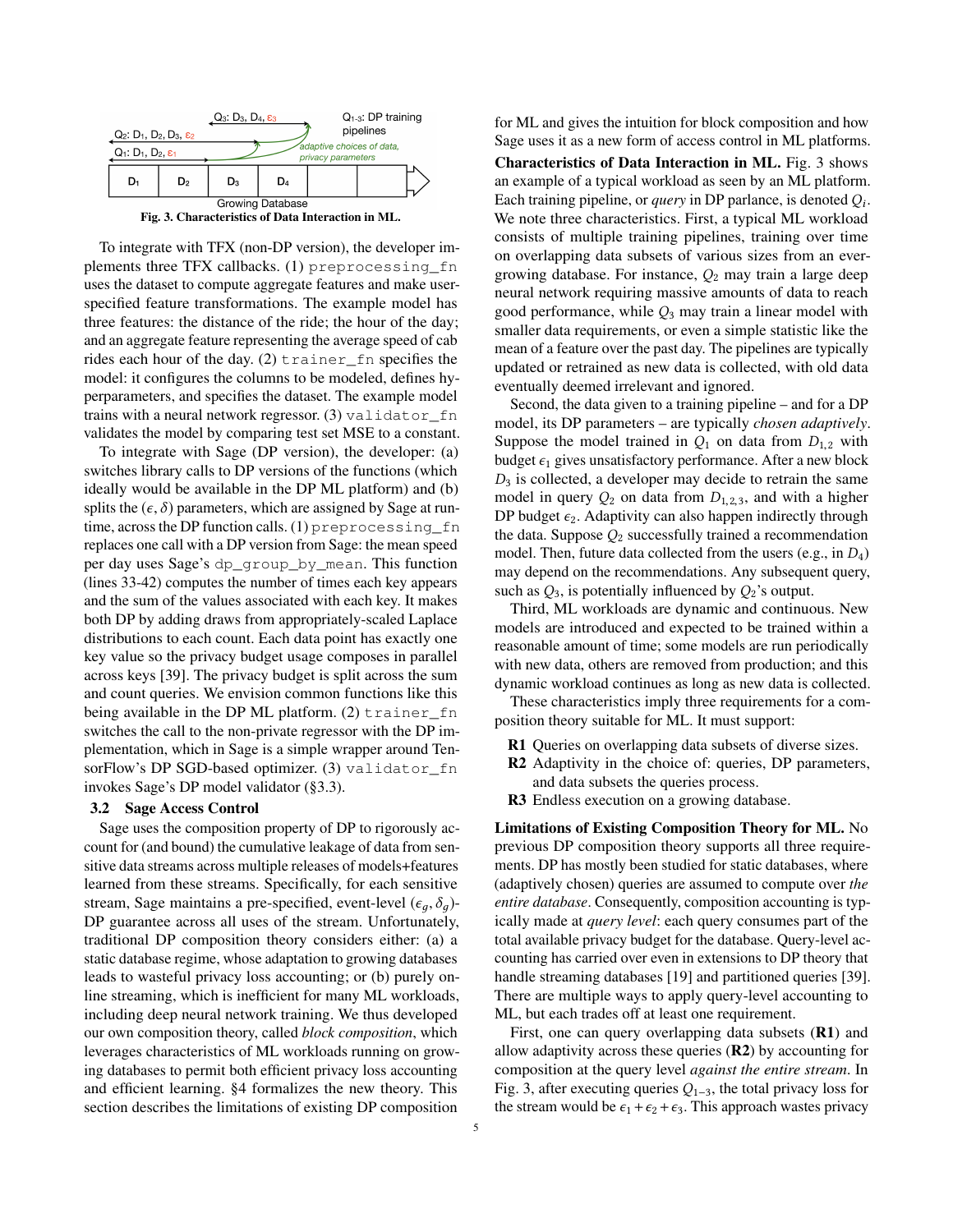budget and leads to the problem of "running out of budget." Once  $\epsilon_q = \epsilon_1 + \epsilon_2 + \epsilon_3$ , enforcing a global leakage bound of  $\epsilon_q$  means that *one must stop using the stream* after query  $Q_3$ . This is true even though (1) not all queries run on all the data and (2) there will be new data in the future (e.g.,  $D_5$ ). This violates requirement (R3) of endless execution on streams.

Second, one can restructure the queries to enable finer granularity with query-level accounting. The data stream is partitioned in blocks, as in Fig. [3.](#page-4-1) Each query is split into multiple sub-queries, each running DP on an individual block. The DP results are then aggregated, for instance by averaging model updates as in federated learning [\[37\]](#page-13-20). Since each block is a separate dataset, traditional composition can account for privacy loss at the block level. This approach supports adaptivity  $(R2)$  and endless execution on streams  $(R3)$  as new data blocks incur no privacy loss from past queries. However, it violates requirement  $(R1)$ , resulting in unnecessarily noisy learning [\[14,](#page-13-25) [15\]](#page-13-26). Consider computing a feature average. DP requires adding noise once, after summing all values on the combined blocks. But with independent queries over each block, we must add the same amount of noise to the sum over each block, yielding a more noisy total. As another example, several DP training algorithms [\[2,](#page-12-1) [37\]](#page-13-20) fundamentally rely on sampling small training batches from large datasets to amplify privacy, which cannot be done without combining blocks.

Third, one can consume the data stream online using streaming DP. A new data point is allocated to one of the waiting queries, which consumes its entire privacy budget. Because each point is used by one query and discarded, DP holds over the entire stream. New data can be adaptively assigned to any query  $(R2)$  and arrives with a fresh budget  $(R3)$ . However, queries cannot use past data or overlapping subsets, violating R1 and rendering the approach impractical for large models. Block Composition. Our new composition theory meets all three requirements. It splits the data stream into disjoint *blocks* (e.g., one day's worth of data for event-level privacy), forming a growing database on which queries can run on overlapping and adaptively chosen sets of blocks (R1, R2). This lets pipelines combine blocks with available privacy budgets to assemble large datasets. Despite running on overlapping data sets, our theoretical analysis ([§4\)](#page-6-0) shows that we can still account for the privacy loss at the level of individual blocks, namely that each query only impacts the blocks it actually uses, *not the entire data stream*. In Fig. [3,](#page-4-1) the first three blocks each incur a privacy loss of  $\epsilon_1 + \epsilon_2$  while the last block has  $\epsilon_2 + \epsilon_3$ . The privacy loss of these three queries over the entire data stream will only be the maximum of these two values. Moreover, when the database grows (e.g. block  $D_5$  arrives), the new blocks' privacy loss is zero. The system can thus run endlessly by training new models on new data (R3).

Sage Access Control. With block composition, Sage controls data leakage from a stream by enforcing DP on its blocks. The company configures a desirable ( $\epsilon_q$ ,  $\delta_q$ ) global policy

```
1 class DPLossValidator(sage.DPModelValidator):
 2 def validate(loss_fn, target, epsilon, conf, B):<br>3 if ACCEPT test(..., epsilon, (1-conf)/2, B):
 3 if \text{ACCEPT} \text{test}(\ldots, \text{ epsilon}, \text{ (1-conf)}/2, \text{ B):}<br>4 return \text{ACCEPT}4 return ACCEPT<br>5 if REJECT test
 5 if _REJECT_test(..., epsilon, (1-\text{conf})/2, B):<br>6 return REJECT
            6 return REJECT
 7 return RETRY
\frac{8}{9}9 def _ACCEPT_test(test_labels, dp_test_predictions,<br>10 does fn. target. epsilon. eta. B):
10 loss_fn, target, epsilon, eta, B):<br>11 n_test = dp_test_predictions.size()
          n_test = dp_test\_predictions.size()12 n_test_dp = n_test + laplace(2/epsilon)<br>13 n test dp min = n test dp -\
          n test dp min = n test_dp -
14 2 * log(3/(2 * eta)) / epsilon<br>15 do test loss = clip by value
          15 dp_test_loss = clip_by_value(loss_fn(test_labels,
16 dp_test_predictions), 0, B)+laplace(2*B/epsilon)<br>17 corrected dp test loss = dp test loss +
17 corrected_dp_test_loss = dp_test_loss +<br>18 2*B*log(3/(2*eta))/epsilon
18 2*B*log(3/(2*eta))/epsilon<br>19 return bernstein upper bound
          19 return bernstein_upper_bound(
20 corrected_dp_test_loss / n_test_dp_min,<br>21 n test dp min, eta/3, B) <= target
             n_test_dp_min, eta/3, B) <= target
22
23 def bernstein_upper_bound(loss, n, eta, B):<br>24 return loss+sgrt(2+B+loss+log(1/eta)/n)+\
24 return loss+sqrt(2*B*loss*log(1/eta)/n)+\sqrt{25} 4*log(1/eta)/n
             4*log(1/eta)/n
```
## List. 2. Implementation of **sage.DPLossValidator**.

for each sensitive stream. The Sage Access Control component tracks the available privacy budget for each data block. It allows access to a block until it runs out of budget, after which ML access to the block will forever be denied. When the Sage Iterator (described in [§3.3\)](#page-5-0) for a pipeline requests data, Sage Access Control only offers blocks with available privacy budget. The Iterator then determines the  $(\epsilon, \delta)$  privacy parameters it would like to try for its next iteration and requests that budget from Sage Access Control, which deducts  $(\epsilon, \delta)$  from the available privacy budgets of those blocks (assuming they are still available). Finally, the Iterator invokes the developer-supplied DP Training Pipeline, trusting it to enforce the chosen  $(\epsilon, \delta)$  privacy parameters. [§4](#page-6-0) proves that this access control policy enforces ( $\epsilon_a$ ,  $\delta_a$ )-DP for the stream.

The preceding operation is a DP-informed retention policy, but one can use block composition to define other access control policies. Suppose the company is willing to assume that its developers (or user devices and prediction servers in distinct geographies) will not collude to violate its customers' privacy. Then the company could enforce a separate  $(\epsilon_a, \delta_a)$  guarantee for each context (developer or geography) by maintaining separate lists of per-block available budgets.

#### <span id="page-5-0"></span>3.3 Privacy-Adaptive Training

Sage gives developers control over the quality of the models it pushes into production, which can be affected by DP randomness. We describe two techniques: (1) *SLAed validation* accounts for the effect of randomness in the validation process to ensure a high-probability guarantee of correct assessment (akin to a quality service level agreement, or SLA); and (2) *privacy-adaptive training* launches the  $(\epsilon, \delta)$ -DP Training Pipeline on increasing amounts of data from the stream, and/or with increased privacy parameters, to improve the model's quality adaptively until validation succeeds. Privacy-adaptive training thus leverages adaptivity support in block composition to address DP's privacy-utility tradeoff.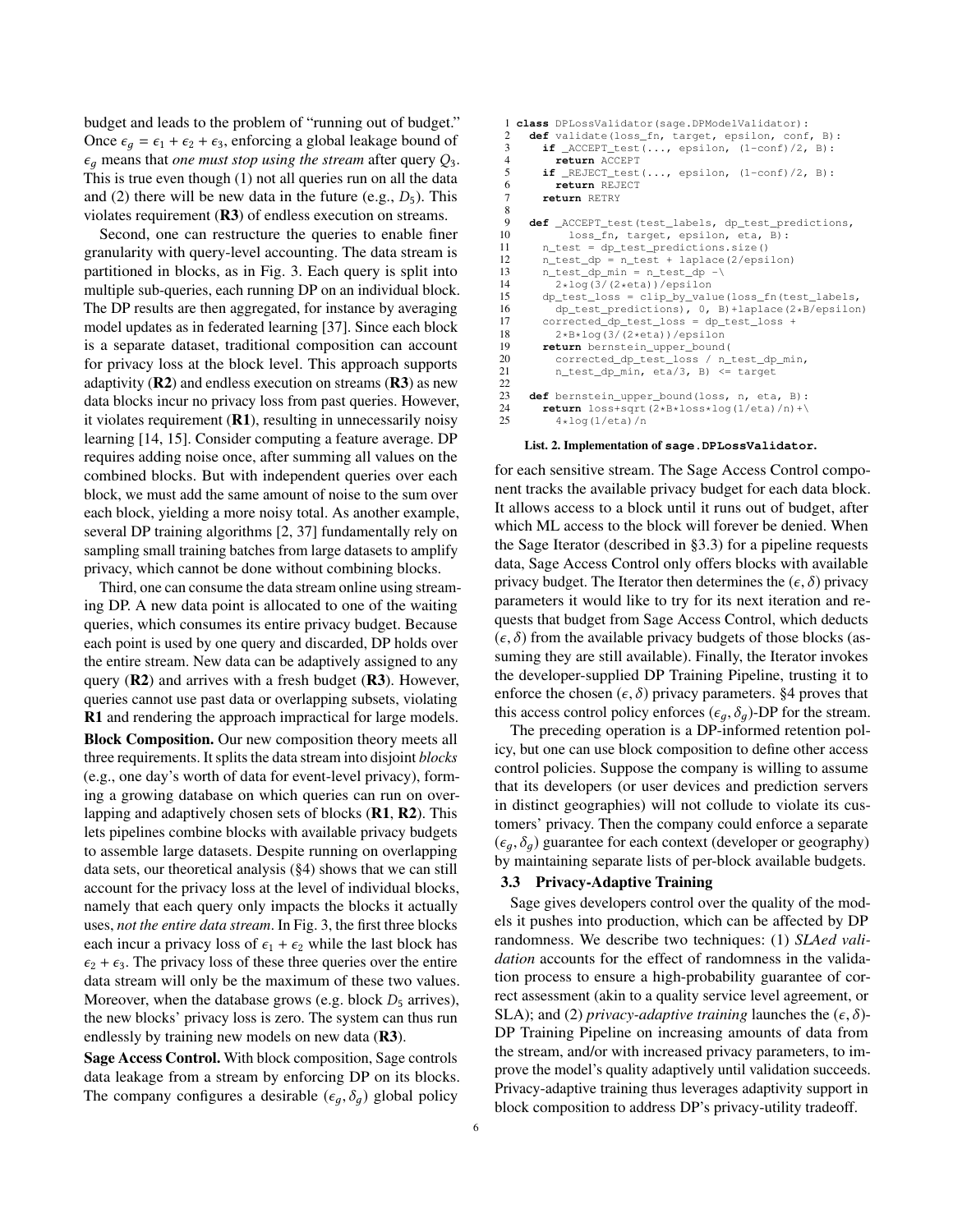SLAed DP Validation. Fig. [2](#page-3-0) shows the three possible outcomes of SLAed validation: ACCEPT, REJECT/timeout, and RETRY. If SLAed validation returns ACCEPT, then with high probability (e.g. 95%) the model reached its configured quality targets for prediction on new data from the same distribution. In some cases, it is also possible to give statistical guarantees that the model will never reach a target irrespective of sample size and privacy parameters, in which case SLAed validation returns REJECT. Sage also supports timing out a training procedure if it has run for too long. Finally, if SLAed validation returns RETRY, it signals that more data is needed for an assessment. Here we focus on the ACCEPT and RETRY outcomes and refer the reader to Appendix [B](#page-15-0) for a discussion of REJECT tests.

We have implemented SLAed validators for three classes of metrics: loss metrics (e.g. MSE, log loss), accuracy, and absolute errors of sum-based statistics such as mean and variance. All validators follow the same logic. First, we compute a DP version of the test quantity (e.g. MSE) on a testing set. Second, we compute the *worst-case impact of DP noise* on that quantity for a given confidence probability; we call this a *correction for DP impact*. For example, if we add Laplace noise with parameter  $\frac{1}{\epsilon}$  to the sum of squared errors on *n* data points, assuming that the loss is in [0, <sup>1</sup>] we know that with probability  $(1 - \eta)$  the sum is deflated by less than  $-\frac{1}{\epsilon} \ln(\frac{1}{2\eta})$ , because a draw from this Laplace distribution has just an  $\eta$ probability to be more negative than this value. Third, we use known statistical concentration inequalities, also made DP and corrected for worst case noise impact, to upper bound with high probability the loss on the entire distribution. We next detail the loss SLAed validator; [§B](#page-15-0) describes the others. Example: Loss SLAed Validator. A loss function is a measure of erroneous predictions on a dataset (so lower is better). Examples: mean squared error for regression, log loss for classification, and minus log likelihood for Bayesian generative models. List. [2](#page-5-1) shows our loss validator and details the implementation of its ACCEPT test.

Denote: the DP-trained model  $f^{dp}$ ; the loss function range [0, B]; the target loss  $\tau_{loss}$ . Lines 11-14 compute a DP estimate of the number of samples in the test set, corrected for the impact of DP noise to be a lower bound on the true value with probability (1 –  $\frac{\eta}{3}$  $\frac{n}{3}$ ). Lines 15-18 compute a DP estimate of the loss sum, corrected for DP impact to be an upper bound on the true value with probability  $(1 - \frac{\eta}{3})$  $\frac{\eta}{3}$ ). Lines 19-21 ACCEPT the model if the upper bound is at most  $\tau_{loss}$ . The bounds are based on a standard concentration inequality (Bernstein's inequality, Lines 24-25), which holds under very general conditions [\[47\]](#page-13-27). We show in [§B.1](#page-15-1) that the Loss ACCEPT Test satisfies  $(\epsilon, 0)$ -DP and enjoys the following guarantee:

<span id="page-6-1"></span>Proposition 3.1 (Loss ACCEPT Test). *With probability at least*  $(1 - \eta)$ *, the* Accept *test returns true only if the expected*  $\textit{loss of } f^{\text{dp}}$  *is at most*  $\tau_{\textit{loss}}$ *.* 

Privacy-Adaptive Training. Sage attempts to improve the quality of the model and its validation by supplying them with more data or privacy budgets so the SLAed validator can either ACCEPT or REJECT the model. Several ways exist to improve a DP model's quality. First, we can increase the dataset's size: at least in theory, it has been proven that one can compensate for the loss in accuracy due to  $any \ (\epsilon, \delta)$ -DP guarantee by increasing the training set size [\[29\]](#page-13-28). Second, we can increase the privacy budget  $(\epsilon, \delta)$  to decrease the noise added to the computation: this must be done within the available budgets of the blocks involved in the training and *not too aggressively*, because wasting privacy budget on one pipeline can prevent other pipelines from using those blocks.

Privacy-adaptive training searches for a configuration that can be either ACCEPTed or REJECTed by the SLAed validator. We have investigated several strategies for this search. Those that conserve privacy budget have proven the most efficient. Every time a new block is created, its budget is divided evenly across the ML pipelines currently waiting in the system. Allocated DP budget is reserved for the pipeline that received it, but privacy-adaptive training will not use all of it right away. It will try to ACCEPT using as little of the budget as possible. When a pipeline is ACCEPTed, its remaining budget is reallocated evenly across the models still waiting in Sage.

To conserve privacy budget, each pipeline will first train and test using a small configurable budget ( $\epsilon_0$ ,  $\delta_0$ ), and a minimum window size for the model's training. On RETRY from the validator, the pipeline will be retrained, making sure to double either the privacy budget if enough allocation is available to the Training Pipeline, or the number of samples available to the Training Pipeline by accepting new data from the stream. This doubling of resources ensures that when a model is ACCEPTed, the sum of budgets used by all failed iterations is at most equal to the budget used by the final, accepted iteration. This final budget also overshoots the best possible budget by at most two, since the model with half this final budget had a RETRY. Overall, the resources used by this DP budget search are thus at most four times the budget of the final model. Evaluation [§5.4](#page-11-0) shows that this conservative strategy improves performance when multiple Training Pipelines contend for the same blocks.

#### <span id="page-6-0"></span>4 Block Composition Theory

This section provides the theoretical backing for block composition, which we invent for Sage but which we believe has broader applications ([§4.4\)](#page-8-0). To analyze composition, one formalizes permissible interactions with the sensitive data in a *protocol* that facilitates the proof of the DP guarantee. This interaction protocol makes explicit the worst-case decisions that can be made by modeling them through an adversary. In the standard protocol (detailed shortly), an adversary  $\mathcal{A}$  picks the neighboring data sets and supplies the DP queries that will compute over one of these data sets; the choice between the two data sets is exogenous to the interaction. To prove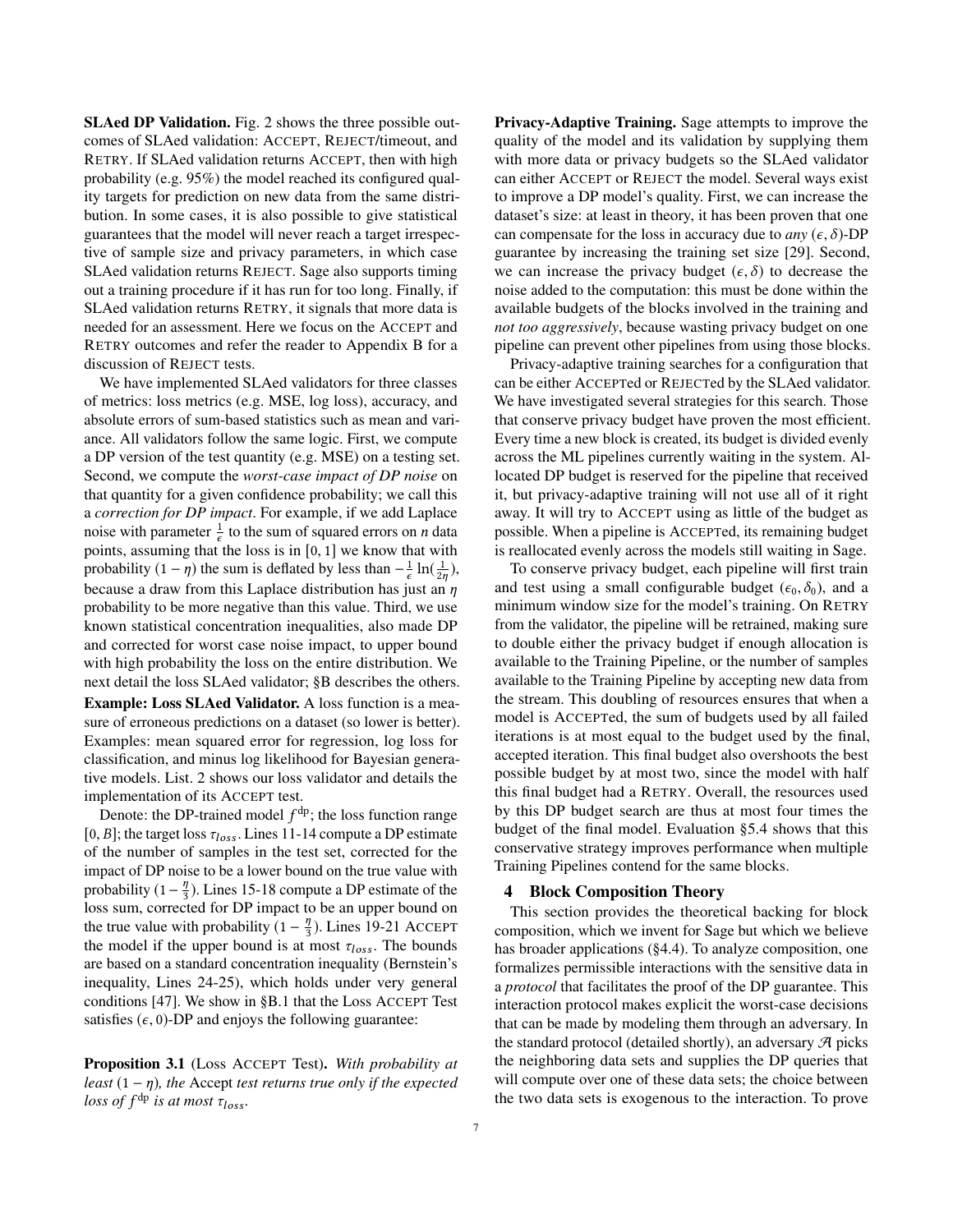<span id="page-7-0"></span>(a) QueryCompose( $\mathcal{A}, b, r, (\epsilon_i, \delta_i)_{i=1}^r$ ):

1: **for** *i* in 1, . . . , *r* **do**  $\triangleright (\mathcal{A} \text{ depends on } V)$ <br>2:  $\mathcal{A} \text{ gives neighboring datasets } \mathcal{D}^{i,0} \& \mathcal{D}^{i,1}$  $V_{i-1}^b$ , ...,  $V_{i-1}^b$  in iter. *i*)

3: A gives  $(\epsilon_i, \delta_i)$ -DP  $Q_i$ <br>4: A receives  $V_i^b = Q_i(\mathcal{D}^{i,b})$ <br>return  $V^b - (V^b V^b)$ 

return  $V^b = (V_1^b, \ldots, V_r^b)$ 

(a) Traditional Query-level Accounting.

(b) BlockCompose( $\mathcal{A}, b, r, (\epsilon_i, \delta_i)_{i=1}^r$ , (blocks<sub>i</sub>)<sub> $i=1$ </sub>): 1:  $\mathcal{A}$  gives two neighboring block datasets  $\mathcal{D}^0$  and  $\mathcal{D}^1$ 2: for *i* in 1, . . . , *r* do<br>3:  $\mathcal{A}$  gives  $(\epsilon_i, \delta_i)$  $V_{i-1}^b$ , ...,  $V_{i-1}^b$  in iter. *i*) 3: A gives  $(\epsilon_i, \delta_i)$ -DP  $Q_i$ <br>4: A receives  $V^b = Q_i$ 4: A receives  $V_i^b = Q_i \left( \bigcup_{j \in \text{block}} \right)$ j∈blocks<sub>i</sub><br>7b∖  $\mathcal{D}^b_j)$ return  $V^b = (V_1^b, \ldots, V_r^b)$ 

(b) Block Composition for Static Datasets. Change from query-level accounting shown in yellow background.

r

|     | (c) AdaptiveStreamBlockCompose( $\mathcal{A}, b, r, \epsilon_q, \delta_q$ , W):                                                                                                                 |
|-----|-------------------------------------------------------------------------------------------------------------------------------------------------------------------------------------------------|
|     | 1: $\mathcal{A}$ gives k, the index of the block with the adversarially chosen change                                                                                                           |
|     | 2: for <i>i</i> in 1, , <i>r</i> <b>do</b> $\triangleright$ ( <i>A</i> depends on $V_1^b$ , , $V_{i-1}^b$ in iter. <i>i</i> )                                                                   |
| 3:  | if create new block l and $l == k$ then                                                                                                                                                         |
| 4:  | A gives neighboring blocks $\mathcal{D}_{\mu}^{0}$ and $\mathcal{D}_{\mu}^{1}$                                                                                                                  |
| 5:  | else if create new block l and $l \neq k$ then                                                                                                                                                  |
| 6:  | $\mathcal{D}_1^b = \mathcal{D}(\mathcal{W}, V_1^b, \ldots, V_{i-1}^b)$                                                                                                                          |
| 7:  | A gives blocks <sub>i</sub> , $(\epsilon_i, \delta_i)$ , and $(\epsilon_i, \delta_i)$ -DP $Q_i$                                                                                                 |
| 8:  | if $\bigwedge$ AccessControl <sup>j</sup> <sub><math>\epsilon_q</math>, <math>\delta_q</math></sub> $(\epsilon_1^j, \delta_1^j, , \epsilon_i^j, \delta_i^j, 0, )$ then<br>$i \in \text{blocks}$ |
| 9:  | A receives $V_i^b = Q_i(\bigcup_{j \in \text{blocks}_i} \mathcal{D}_j^b)$                                                                                                                       |
| 10: | else A receives no-op $V_i^b = \perp$                                                                                                                                                           |
|     | <b>return</b> $V^b = (V_1^b, \ldots, V_r^b)$                                                                                                                                                    |

(c) Sage Block Composition. Adds support for streams (yellow lines 1-6) and adaptive choice of blocks, privacy parameters (green lines 7-8).

Fig. 4. Interaction Protocols for Composition Analysis.  $\mathcal A$  is an algorithm defining the adversary's power;  $b \in \{0, 1\}$  denotes two hypotheses the adversary aims to distinguish; r is the number of rounds;  $(\epsilon_i, \delta_i)_{i=1}^r$  the DP<br>parameters used at each round; (blocks, )<sup>r</sup>, the blocks used at each round parameters used at each round; (blocksi)  $r_{i=1}^r$  the blocks used at each round.<br>parameters used at each round; (blocksi)  $r_{i=1}^r$  the blocks used at each round. AccessControl<sup>*i*</sup><sub> $\epsilon_g$ </sub>,  $\delta_g$  returns true if running  $(\epsilon_i, \delta_i)$ -DP query  $Q_i$  on block *j* ensures that with probability  $\geq (1 - \delta_g)$  the privacy loss for block j is  $\leq \epsilon_g$ .

that the interaction satisfies DP, one must show that given the results of the protocol, it is impossible to determine with high confidence which of the two neighboring data sets was used.

Fig. [4](#page-7-0) describes three different interaction protocols of increasing sophistication. Alg. [\(4a\)](#page-7-0) is the basic DP composition protocol. Alg. [\(4b\)](#page-7-0) is a block-level protocol we propose for static databases. Alg. [\(4c\)](#page-7-0) is the protocol adopted in Sage; it extends Alg. [\(4b\)](#page-7-0) by allowing a streaming database and adaptive choices of blocks and privacy parameters. Highlighted are changes made to the preceding protocol.

#### 4.1 Traditional Query-Level Accounting

*QueryCompose* (Alg. [\(4a\)](#page-7-0)) is the interaction protocol assumed in most analyses of composition of several DP interactions with a database. There are three important characteristics. First, the number of queries  $r$  and the DP parameters

 $(\epsilon_i, \delta_i)_{i=1}^r$  are fixed in advance. However the DP queries  $Q_i$ <br>can be chosen adaptively. Second, the adversary adaptively can be chosen adaptively. Second, the adversary adaptively chooses neighboring datasets  $\mathcal{D}^{i,0}$  and  $\mathcal{D}^{i,1}$  for each query. This flexibility lets the protocol readily support adaptively evolving data (such as with data streams) where future data collected may be impacted by the adversary's change to past data. Third, the adversary receives the results  $V^b$  of running the DP queries  $Q_i$  on  $\mathcal{D}^{i,b}$ ; here,  $b \in \{0,1\}$  is the exogenous choice of which database to use and is unknown to  $\mathcal{A}$ . DP is choice of which database to use and is unknown to  $A$ . DP is guaranteed if  $\mathcal A$  cannot confidently learn b given  $V^b$ .

A common tool to analyze DP protocols is *privacy loss*:

<span id="page-7-2"></span>**Definition 4.1** (Privacy Loss). Fix any outcome  $v = (v_1, \ldots, v_r)$ and denote  $v_{\leq i} = (v_1, \ldots, v_{i-1})$ . The *privacy loss* of an algorithm Compose( $\mathcal{A}, b, r, \cdot$ ) is:

Loss(v) = 
$$
\ln \left( \frac{P(V^0 = v)}{P(V^1 = v)} \right)
$$
 =  $\ln \left( \prod_{i=1}^r \frac{P(V_i^0 = v_i | v_{&i})}{P(V_i^1 = v_i | v_{&i})} \right)$ 

Bounding the privacy loss for any adversary  $\mathcal A$  with high probability implies DP [\[30\]](#page-13-29). Suppose that for any  $\mathcal{A}$ , with probability  $\geq (1 - \delta)$  over draws from  $v \sim V^0$ , we have:  $| \text{Loss}(v) | \leq \epsilon$ . Then Compose( $\mathcal{A}, b, r, \cdot$ ) is  $(\epsilon, \delta)$ -DP. This way, privacy loss and DP are defined in terms of distinguishing between two hypotheses indexed by  $b \in \{0, 1\}.$ 

Previous composition theorems (e.g. basic composition [\[17\]](#page-13-30), strong composition [\[21\]](#page-13-31), and variations thereof [\[28\]](#page-13-32)) analyze Alg. [\(4a\)](#page-7-0) to derive various arithmetics for computing the overall DP semantic of interactions adhering to that protocol. In particular, the basic composition theorem [\[17\]](#page-13-30) proves that QueryCompose( $\mathcal{A}, b, r, (\epsilon_i, \delta_i)_{i=1}^r$ ) is  $(\sum_{i=1}^r \epsilon_i, \sum_{i=1}^r \delta_i)$ -DP.<br>These theorems form the basis of most ML DP work. How-These theorems form the basis of most ML DP work. However, because composition is accounted for at the query level, imposing a fixed global privacy budget means that one will "run out" of it and stop training models even on new data.

## 4.2 Block Composition for Static Datasets

Block composition improves privacy accounting for workloads where interaction consists of queries that run on *overlapping data subsets of diverse sizes*. This is one of the characteristics we posit for ML workloads (requirement R1 in [§3.2\)](#page-4-0). Alg. [\(4b\)](#page-7-0), *BlockCompose*, formalizes this type of interaction for a *static dataset setting* as a springboard to formalizing the full ML interaction. We make two changes to QueryCompose. First (line 1), the neighboring datasets are defined once and for all before interacting. This way, training pipelines accessing non-overlapping parts of the dataset cannot all be impacted by one entry's change. Second (line 4), the data is split in blocks, and each DP query runs on a subset of the blocks.

We prove that the privacy loss over the entire dataset is the same as the maximum privacy loss on each block, accounting only for queries using this block:

<span id="page-7-1"></span>Theorem 4.2 (Reduction to Block-level Composition). *The privacy loss of BlockCompose*( $\mathcal{A}, b, r, (\epsilon_i, \delta_i)_{i=1}^r$ , (blocks<sub>i</sub>) $_{i=1}^r$ )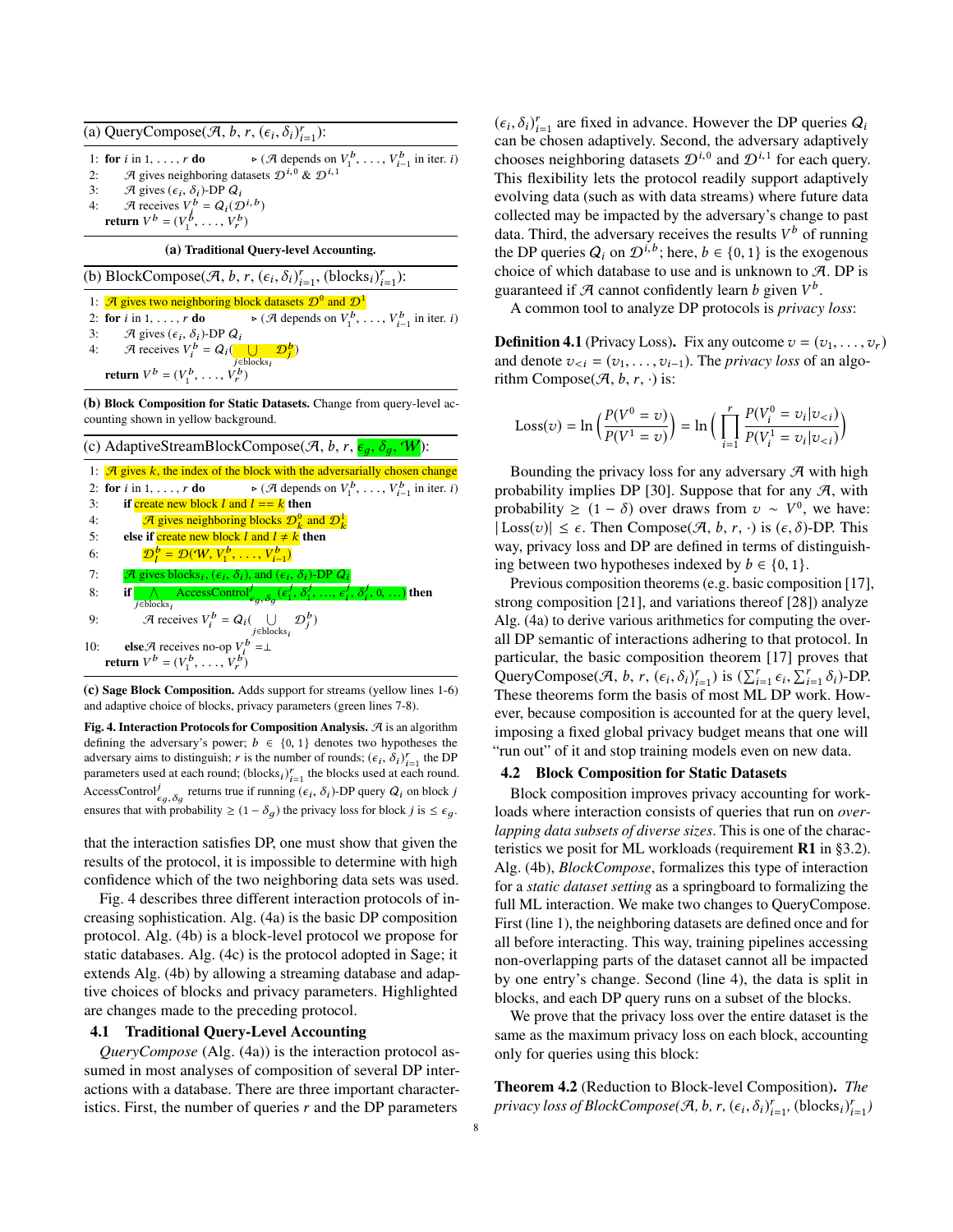*is upper-bounded by the maximum privacy loss for any block:*

$$
|\text{Loss}(v)| \le \max_{k} \left| \ln \left( \prod_{\substack{i=1 \\ k \in \text{blocks}_i}} \frac{P(V_i^0 = v_i | v_{&i})}{P(V_i^1 = v_i | v_{&i})} \right) \right|
$$

*Proof.* Let  $\mathcal{D}^0$  and  $\mathcal{D}^1$  be the neighboring datasets picked by adversary A, and let k be the block index s.t.  $\mathcal{D}_l^0 = \mathcal{D}_l^1$  for all  $l \neq k$ , and  $|\mathcal{D}_k^0 \oplus \mathcal{D}_k^1| \leq 1$ . For any result  $v$  of Alg. [\(4b\)](#page-7-0):

$$
|\text{Loss}(v)| = |\ln\left(\prod_{i=1}^r \frac{P(V_i^0 = v_i | v_{< i})}{P(V_i^1 = v_i | v_{< i})}\right)|
$$
  
\n
$$
= |\ln\left(\prod_{\substack{i=1 \ k \in \text{blocks}_i}}^r \frac{P(V_i^0 = v_i | v_{< i})}{P(V_i^1 = v_i | v_{< i})}\right) + \ln\left(\prod_{\substack{i=1 \ k \in \text{blocks}_i}}^r \frac{P(V_i^0 = v_i | v_{< i})}{P(V_i^T = v_i | v_{< i})}\right)|
$$
  
\n
$$
\le \max_k |\ln\left(\prod_{\substack{i=1 \ k \in \text{blocks}_i}}^r \frac{P(V_i^0 = v_i | v_{< i})}{P(V_i^1 = v_i | v_{< i})}\right)|
$$

The slashed term is zero because if  $k \notin \text{blocks}_i$ , then

$$
\bigcup_{j \in \text{blocks}_i} \mathcal{D}_j^0 = \bigcup_{j \in \text{blocks}_i} \mathcal{D}_j^1, \text{ hence } \frac{P(V_i^0 = v_i | v_{< i})}{P(V_i^1 = v_i | v_{< i})} = 1. \qquad \Box
$$

Hence, unused data blocks allow training of other (adaptively chosen) ML models, and exhausting the DP budget of a block means we retire that block of data, and not the entire data set. This result, which can be extended to strong composition (see Appendix [A.3\)](#page-15-2), can be used to do tighter accounting than query-level accounting when the workload consists of queries on overlapping sets of data blocks (requirement R1). However, it does not support adaptivity in block choice or a streaming setting, violating R2 and R3.

#### 4.3 Sage Block Composition

Alg. [\(4c\)](#page-7-0), *AdaptiveStreamBlockCompose*, addresses the preceding limitations with two changes. First, supporting streams requires that datasets not be fixed before interacting, because future data depends on prior models trained and pushed into production. The highlighted portions of lines 1- 10 in Alg. [\(4c\)](#page-7-0) formalize the dynamic nature of data collection by having new data blocks explicitly depend on previously trained models, which are chosen by the adversary, in addition to other mechanisms of the world  $W$  that are not impacted by the adversary. Fortunately, Theorem [4.2](#page-7-1) still applies, because model training can only use blocks that existed at the time of training, which in turn only depend on prior blocks through DP trained models. Therefore, new data blocks can train new ML models, enabling endless operation on streams (R3).

Second, interestingly, supporting adaptive choices in the data blocks implies supporting adaptive choices in the queries' DP budgets. For a given block, one can express query *i*'s choice to use block  $j$  as using a privacy budget of either  $(\epsilon_i, \delta_i)$  or (0, 0). Lines 7-8 in Alg. [\(4c\)](#page-7-0) formalize the adaptive<br>choice of both privacy budgets and blocks (requirement **R2**) choice of both privacy budgets and blocks (requirement R2). In supporting both, we leverage recent work on DP compo-sition under adaptive DP budgets [\[45\]](#page-13-9). At each round,  $\mathcal{A}$ requests access to a group of blocks blocks $_i$ , on which to run an  $(\epsilon_i, \delta_i)$ -DP query. Sage's Access Control permits the

query only if the privacy loss of each block in blocks, will remain below ( $\epsilon_q$ ,  $\delta_q$ ). Applying our Theorem [4.2](#page-7-1) and [\[45\]](#page-13-9)'s Theorem 3.3, we prove the following result (proof in [§A.2\)](#page-14-8):

<span id="page-8-1"></span>Theorem 4.3 (Basic Composition for Sage Block Composition). *AdaptiveStreamBlockCompose*( $\mathcal{A}, b, r, \epsilon_q, \delta_q, W$ ) is  $(\epsilon_q, \delta_q)$ -*DP if for all k, AccessControl***<sup>k</sup><sub>εg,δg</sub> enforces:** 

$$
\Big(\sum_{\substack{i=1\\k\in\text{blocks}_i}}^r \epsilon_i(v_{< i})\Big) \le \epsilon_g \text{ and } \Big(\sum_{\substack{i=1\\k\in\text{blocks}_i}}^r \delta_i(v_{< i})\Big) \le \delta_g.
$$

The implication of the theorem is that under the access control scheme described in [§3.2,](#page-4-0) Sage achieves *event-level*  $(\epsilon_q, \delta_q)$ -DP over the sensitive data stream. In [§A.3](#page-15-2) we further analyze strong composition for block-level accounting.

## <span id="page-8-0"></span>4.4 Defining Blocks by User ID and Other Attributes

Block composition theory can be extended to accommodate user-level privacy and other use cases. The theory shows that one can split a static dataset (Theorem [4.2\)](#page-7-1) or a data stream (Theorem [4.3\)](#page-8-1) into disjoint blocks, and run DP queries adaptively on overlapping subsets of the blocks while accounting for privacy at the block level. The theorems are focused on *time* splits, but the same theorems can be written for splits based on *any attribute whose possible values can be made public*, such as geography, demographics, or user IDs. Consider a workload on a static dataset in which queries combine data from diverse and overlapping subsets of countries, e.g., they compute average salary in each country separately, but also at the level of continents and GDP-based country groups. For such a workload, block composition gives tighter privacy accounting across these queries than traditional composition, though the system will still run out of privacy budget eventually because no new blocks appear in the static database.

As another example, splitting a stream by user ID enables querying or ignoring all observations from a given user, adding support for user-level privacy. Splitting data over user ID requires extra care. If existing user IDs are not knows, each query might select user IDs that do not exist yet, spending their DP budget without adding data. However, making user IDs public can leak information. One approach is to use incrementing user IDs (with this fact public), and periodically run a DP query computing the maximum user ID in use. This would ensure DP, while giving an estimate of the range of user IDs that can be queried. In such a setting, block composition enables fine-grain DP accounting over queries on any subset of the users. While our block theory supports this use case, it suffers from a major practical challenge. New blocks are now created only when new users join the system, so new users must be added at a high rate relative to the model release rate to avoid running out of budget. This is unlikely to happen for mature companies, but may be possible for emerging startups or hospitals, where the stream of incoming users/patients may be high enough to sustain modest workloads.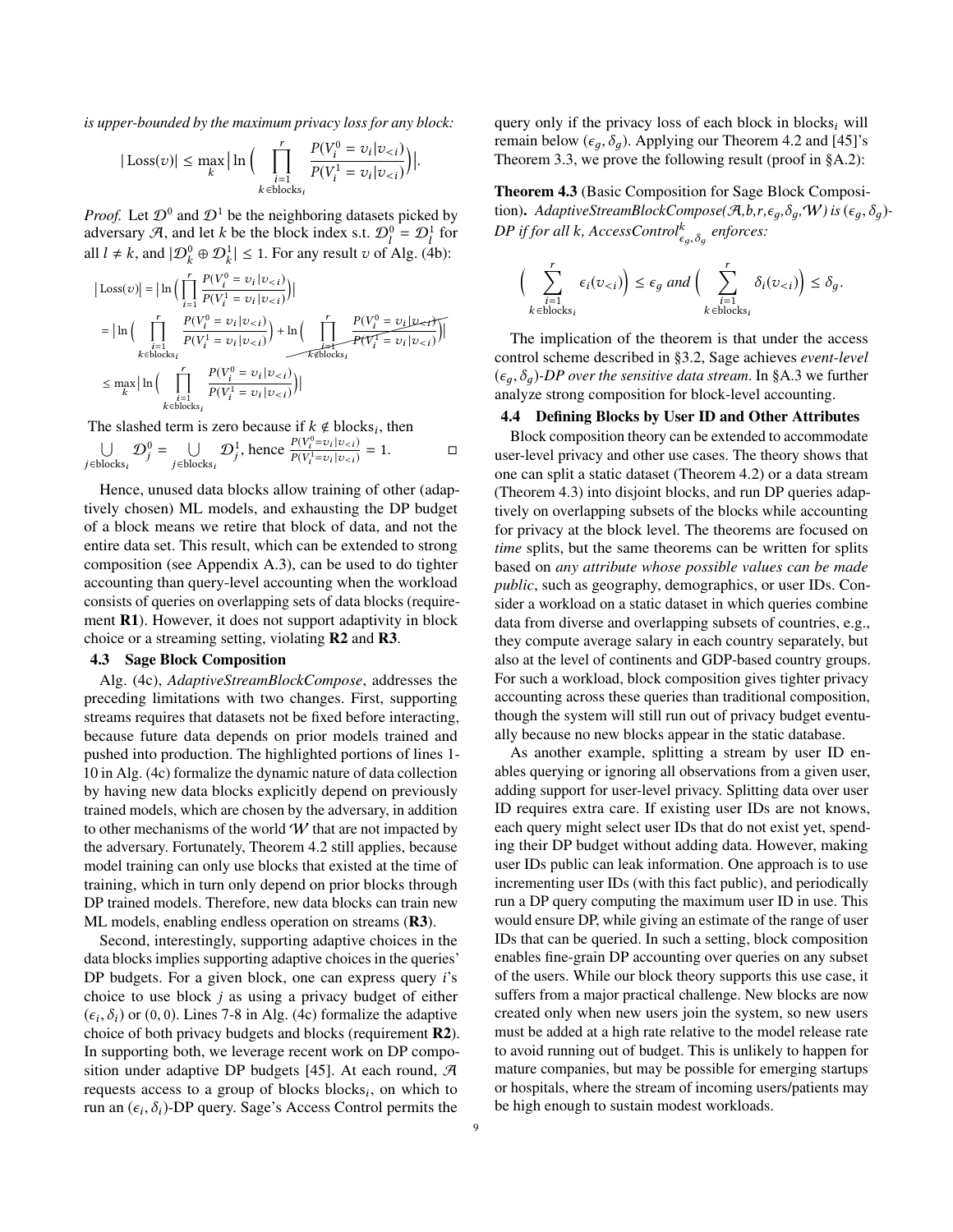<span id="page-9-0"></span>

| <b>Taxi Regression Task</b> |                |                                                              |  |  |  |  |  |
|-----------------------------|----------------|--------------------------------------------------------------|--|--|--|--|--|
| <b>Pipelines:</b>           | Configuration: |                                                              |  |  |  |  |  |
| Linear                      | DP Alg.        | AdaSSP from [53], $(\epsilon, \delta)$ -DP                   |  |  |  |  |  |
| Regression                  | Config.        | Regularization param $\rho$ : 0.1                            |  |  |  |  |  |
| (LR)                        | <b>Budgets</b> | $(\epsilon, \delta) \in \{(1.0, 10^{-6}), (0.05, 10^{-6})\}$ |  |  |  |  |  |
|                             | Targets        | $MSE \in [2.4 \times 10^{-3}, 7 \times 10^{-3}]$             |  |  |  |  |  |
|                             | DP Alg.        | DP SGD from [2], $(\epsilon, \delta)$ -DP                    |  |  |  |  |  |
| Neural                      |                | ReLU, 2 hidden layers (5000/100 nodes)                       |  |  |  |  |  |
| <b>Network</b>              | Config.        | Learning rate: 0.01, Epochs: 3                               |  |  |  |  |  |
| (NN)                        |                | Batch: 1024, Momentum: 0.9                                   |  |  |  |  |  |
|                             | <b>Budgets</b> | $(\epsilon, \delta) \in \{(1.0, 10^{-6}), (0.5, 10^{-6})\}$  |  |  |  |  |  |
|                             | Targets        | $MSE \in [2 \times 10^{-3}, 7 \times 10^{-3}]$               |  |  |  |  |  |
| Avg.Speed $x3*$             | Targets        | Absolute error $\in \{1, 5, 7.5, 10, 15\}$ km/h              |  |  |  |  |  |
|                             |                |                                                              |  |  |  |  |  |

| <b>Criteo Classification Task</b> |                |                                                              |  |  |  |  |  |
|-----------------------------------|----------------|--------------------------------------------------------------|--|--|--|--|--|
| <b>Pipelines:</b>                 |                | Configuration:                                               |  |  |  |  |  |
| Logistic                          | DP Alg.        | DP SGD from [36], $(\epsilon, \delta)$ -DP                   |  |  |  |  |  |
| Regression                        | Config.        | Learning rate: 0.1, Epochs: 3 Batch: 512                     |  |  |  |  |  |
| (LG)                              | <b>Budgets</b> | $(\epsilon, \delta) \in \{(1.0, 10^{-6}), (0.25, 10^{-6})\}$ |  |  |  |  |  |
|                                   | Targets        | Accuracy $\in$ [0.74, 0.78]                                  |  |  |  |  |  |
|                                   | DP Alg.        | DP SGD from [36], $(\epsilon, \delta)$ -DP                   |  |  |  |  |  |
| Neural                            |                | ReLU, 2 hidden layers (1024/32 nodes)                        |  |  |  |  |  |
| <b>Network</b>                    | Config.        | Learning rate: 0.01, Epochs: 5                               |  |  |  |  |  |
| (NN)                              |                | Batch: 1024                                                  |  |  |  |  |  |
|                                   | <b>Budgets</b> | $(\epsilon, \delta) \in \{(1.0, 10^{-6}), (0.25, 10^{-6})\}$ |  |  |  |  |  |
|                                   | Targets        | Accuracy $\in [0.74, 0.78]$                                  |  |  |  |  |  |
| Counts $x26**$                    | Targets        | Absolute error $\in \{0.01, 0.05, 0.10\}$                    |  |  |  |  |  |

Counts x26<sup>\*\*</sup> Targets Absolute error ∈ {0.01, 0.05, 0.10}<br>Tab. 1. Experimental Training Pipelines. \*Three time granularities: hour of day, day of week, week of month. \*\*Histogram of each categorical feature.

#### 5 Evaluation

We ask four questions: (Q1) Does DP impact Training Pipeline reliability? (Q2) Does privacy-adaptive training increase DP Training Pipeline reliability? (Q3) Does block composition help over traditional composition? (Q4) How do ML workloads perform under Sage's ( $\epsilon_q$ ,  $\delta_q$ )-DP regime? Methodology. We consider two datasets: 37M-samples from three months of NYC taxi rides [\[42\]](#page-13-23) and 45M ad impressions from Criteo [\[1\]](#page-12-5). On the Taxi dataset we define a regression task to predict the duration of each ride using 61 binary features derived from 10 contextual features. We implement pipelines for a *linear regression (LR)*, a *neural network (NN)*, and three statistics (average speeds at three time granularities). On the Criteo dataset we formulate a binary classification task predicting ad clicks from 13 numeric and 26 categorical features. We implement a *logistic regression (LG)*, a *neural network (NN)*, and histogram pipelines. Tab. [1](#page-9-0) shows details.

*Training:* We make each pipeline DP using known algorithms, shown in Tab. [1.](#page-9-0) *Validation:* We use the loss, accuracy, and absolute error SLAed validators on the regression, classification, and statistics respectively. *Experiments:* Each model is assigned a quality target from a range of possible values, chosen between the best achievable model, and the performance of a naïve model (predicting the label mean on Taxi, with MSE <sup>0</sup>.0069, and the most common label on Criteo, with accuracy 74.3%). Most evaluation uses privacy-adaptive training, so privacy budgets are chosen by Sage, with an upper-bound of  $\epsilon = 1$ . While no consensus exists on what a

<span id="page-9-1"></span>

| <b>Dataset</b>                       |      | <b>No SLA</b> | <b>NP SLA</b> | <b>UC DP SLA</b> | Sage SLA |  |  |
|--------------------------------------|------|---------------|---------------|------------------|----------|--|--|
| Taxi                                 | 0.01 | 0.379         | 0.0019        | 0.0172           | 0.0027   |  |  |
|                                      | 0.05 | 0.379         | 0.0034        | 0.0224           | 0.0051   |  |  |
| Criteo                               | 0.01 | 0.2515        | 0.0052        | 0.0544           | 0.0018   |  |  |
|                                      | 0.05 | 0.2515        | 0.0065        | 0.0556           | 0.0023   |  |  |
| .<br>$1.779$ $1.9$<br>$\blacksquare$ |      |               |               |                  |          |  |  |

Tab. 2. Target Violation Rate of ACCEPTed Models. Violations are across all models separately trained with privacy-adaptive training.

reasonable DP budget is, this value is in line with practical prior work [\[2,](#page-12-1) [37\]](#page-13-20). Where DP budgets must be fixed, we use values indicated in Tab. [1](#page-9-0) which correspond to a large budget ( $\epsilon = 1$ ), and a small budget that varies across tasks and models. Other defaults:  $90\%::10\%$  train::test ratio;  $\eta = 0.05$ ;  $\delta = 10^{-6}$ . *Comparisons:* We compare Sage's performance to existing DP composition approaches described in [§3.2.](#page-4-0) We ignore the first alternative, which violates the endless execution requirement R3 and cannot support ML workloads. We compare with the second and third alternatives, which we call *query composition* and *streaming composition*, respectively.

### 5.1 Unreliability of DP Training Pipelines in TFX (Q1)

We first evaluate DP's impact on model training. Fig. [5](#page-10-0) shows the loss or accuracy of each model when trained on increasing amounts data and evaluated on 100K held-out samples from their respective datasets. Three versions are shown for each model: the non-DP version (NP), a large DP budget version ( $\epsilon = 1$ ), and a small DP budget configuration with  $\epsilon$ values that vary across the model and task. For both tasks, the NN requires the most data but outperforms the linear model in the private and non-private settings. The DP LRs catch up to the non-DP version with the full dataset, but the other models trained with SGD require more data. Thus, model quality is impacted by DP but the impact diminishes with more training data. This motivates privacy-adaptive training.

To evaluate DP's impact on validation, we train and validate our models for both tasks, with and without DP. We use TFX's vanilla validators, which compare the model's performance on a test set to the quality metric (MSE for taxi, accuracy for Criteo). We then re-evaluate the models' quality metrics on a separate, 100K-sample held-out set and measure the fraction of models accepted by TFX that violate their targets on the re-evaluation set. With non-DP pipelines (non-DP training and validation), the false acceptance rate is 5.1% and 8.2% for the Taxi and Criteo tasks respectively. With DP pipelines (DP training, DP validation), false acceptance rates hike to 37.9% and 25.2%, motivating SLAed validation.

#### 5.2 Reliability of DP Training Pipelines in Sage (Q2)

Sage's privacy-adaptive training and SLAed validation are designed to add reliability to DP model training and validation. However, they may come at a cost of increased data requirements over a non-DP test. We evaluate reliability and sample complexity for the SLAed validation ACCEPT test.

Tab. [2](#page-9-1) shows the fraction of ACCEPTed models that violate their quality targets when re-evaluated on the 100K-sample held-out set. For two confidences η, we show: (1) *No SLA*,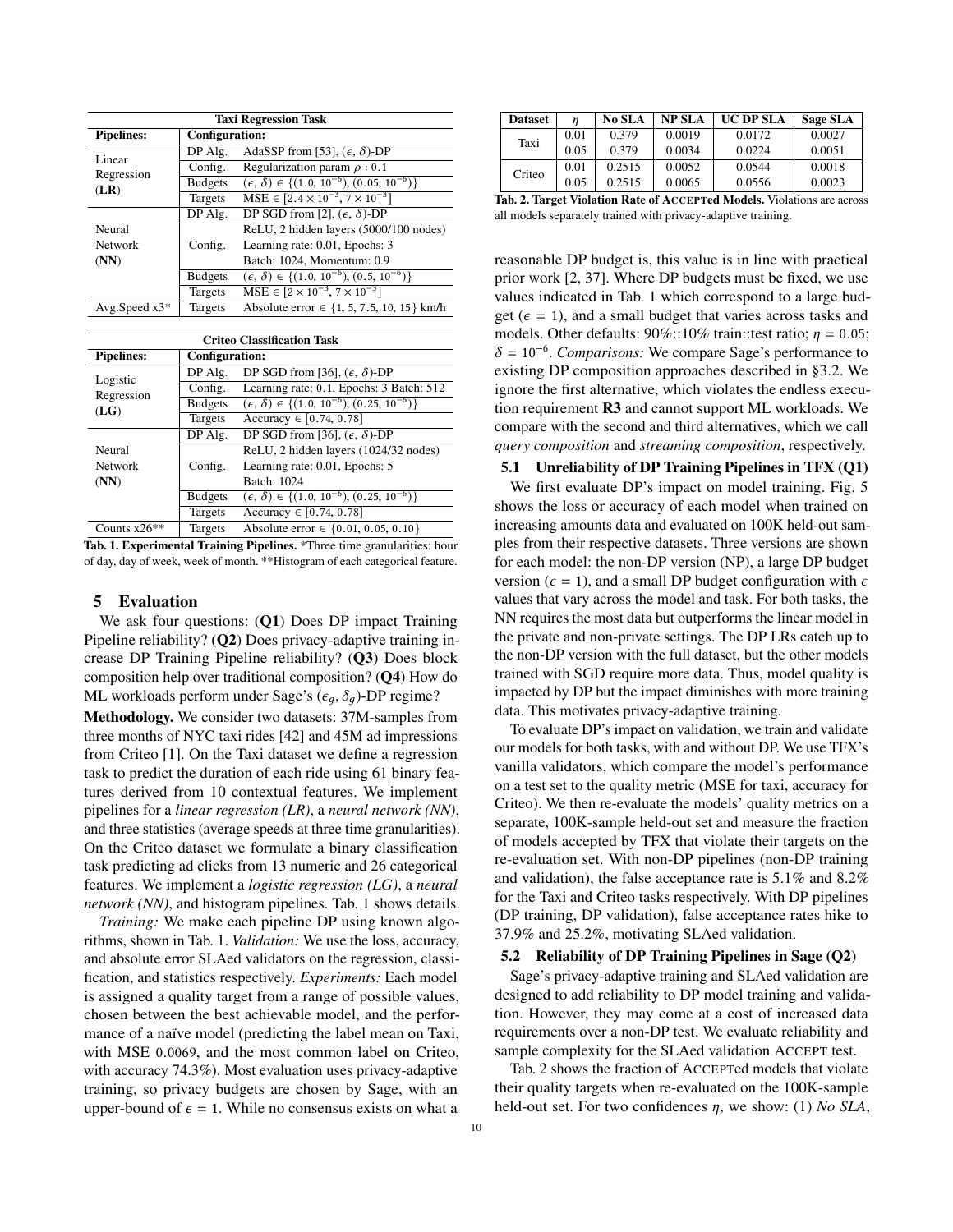<span id="page-10-0"></span>

<span id="page-10-1"></span>Fig. 6. Number of Samples Required to ACCEPT models at achievable quality targets. For MSE targets (Taxi regression [6a,](#page-10-1) and [6b\)](#page-10-1) small targets are harder to achieve and require more samples. For accuracy targets (Criteo classification [6c,](#page-10-1) and [6d\)](#page-10-1) high targets are harder and require more samples.

the vanilla TFX validation with no statistical rigor, but where a model's quality is computed with DP. (2) *NP SLA*, a non-DP but statistically rigorous validation. This is the best we can achieve with statistical confidence. (3) *UC DP SLA*, a DP SLAed validation without the correction for DP impact. (4) *Sage SLA*, our DP SLAed validator, with correction. We make three observations. First, the NP SLA violation rates are much lower than the configured  $\eta$  values because we use conservative statistical tests. Second, Sage's DP-corrected validation accepts models with violation rates close to the NP SLA. Slightly higher for the loss SLA and slightly lower for the accuracy SLA, but *well below the configured error rates*. Third, removing the correction increases the violation rate by 5x for the loss SLA and 20x for the accuracy SLA, violating the confidence thresholds in both cases, at least for low  $\eta$ . These results confirm that Sage's SLAed validation is reliable, and that correction for DP is critical to this reliability.

The increased reliability of SLAed validation comes at a cost: SLAed validation requires more data compared to a non-DP test. This new data is supplemented by Sage's privacy-adaptive training. Fig. [6a](#page-10-1) and [6b](#page-10-1) show the amount of train+test data required to ACCEPT a model under various loss targets for the Taxi regression task. Fig. [6c](#page-10-1) and [6d](#page-10-1) show the same for accuracy targets for the Criteo classification task. We make three observations. First, unsurprisingly, non-rigorous validation (No SLA) requires the least data but has a high failure rate because it erroneously accepts models on small sample sizes. Second, the best model accepted by Sage's SLA validation are close to the best model accepted by No SLA. We observe the largest difference in Taxi LR where No SLA accepts MSE targets of <sup>0</sup>.<sup>0025</sup> while the Sage SLA accepts as

low as <sup>0</sup>.0027. The best achievable model is slightly impacted by DP, although more data is required. Third, adding a statistical guarantee but no privacy to the validation (NP SLA) already substantially increases sample complexity. Adding DP to the statistical guarantee and applying the DP correction incurs limited additional overhead. The distinction between Sage and NP SLA is barely visible for all but the Taxi LR. For Taxi LR, adding DP accounts for half of the increase over No SLA requiring twice as much data (one data growth step in privacy-adaptive training). Thus, privacy-adaptive training increases reliability of DP training pipelines for reasonable increase in sample complexity.

## 5.3 Benefit of Block Composition (Q3)

Block composition lets us combine multiple blocks into a dataset, such that each DP query runs over all used blocks with only one noise draw. Without block composition a DP query is split into multiple queries, each operating on a single block, and receiving independent noise. The combined results are more noisy. Fig. [7a](#page-11-1) and [7c](#page-11-1) show the model quality of the LR and NN models on the Taxi dataset, when operating on blocks of different sizes, 100K and 500K for the LR, and 5M for the NN. Fig. [7b](#page-11-1) and [7d](#page-11-1) show the SLAed validation sample complexity of the same models. We compare these configurations against Sage's combined-block training that allows ML training and validation to operate on their full relevance windows. We can see that block composition helps both the training and validation stages. While LR training (Fig. [7a\)](#page-11-1) performs nearly identically for Sage and block sizes of 100K or 500K (6h of data to a bit more than a day), validation is significantly impacted. The LR cannot be validated with any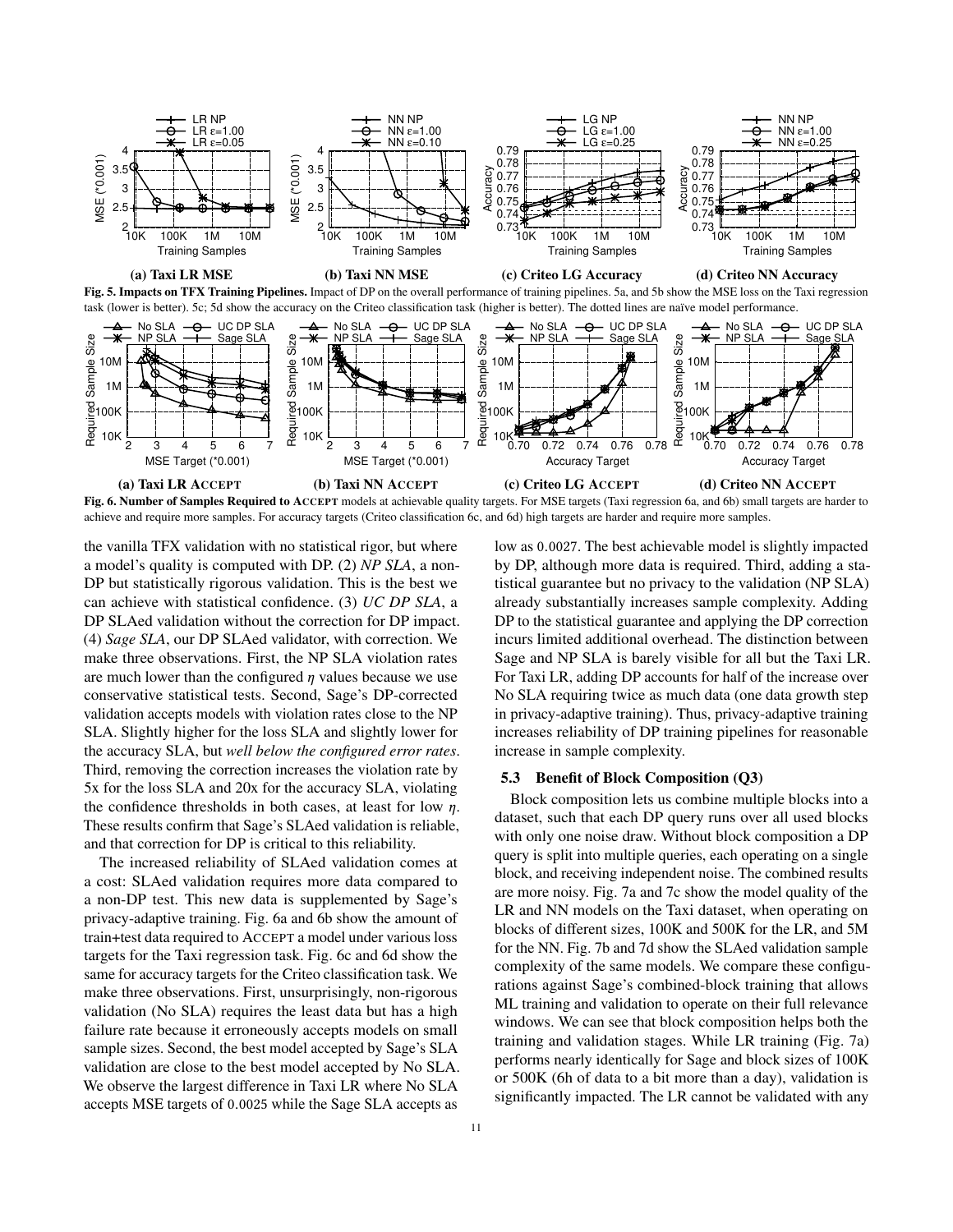<span id="page-11-1"></span>

MSE better than <sup>0</sup>.<sup>003</sup> with block sizes of 500K, and <sup>0</sup>.<sup>0044</sup> for blocks of size 100K. Additionally, those targets that can be validated require significantly more data without Sage's block composition: 10x for blocks of size 500K, and almost 100x for blocks of 100K. The NN is more affected at training time. With blocks smaller than 1M points, it cannot even be trained. Even with an enormous block size of 5M, more than ten days of data (Fig. [7c\)](#page-11-1), the partitioned model performs 8% worse than with Sage's block composition. Although on such large blocks validation itself is not much affected, the worse performance means that models can be validated up to an MSE target of <sup>0</sup>.<sup>0025</sup> (against Sage's <sup>0</sup>.0023), and requires twice as much data as with block composition.

## <span id="page-11-0"></span>5.4 Multi-pipeline Workload Performance (Q4)

Last is an end-to-end evaluation of Sage with a workload consisting of a data stream and ML pipelines arriving over discrete time steps. At each step, a number of new data points corresponding approximately to 1 hour of data arrives (16K for Taxi, 267K for Criteo). The time between new pipelines is drawn from a Gamma distribution. When a new pipeline arrives, its sample complexity (number of data points required to reach the target) is drawn from a power law distribution, and a pipeline with the relevant sample complexity is chosen uniformly among our configurations and targets (Tab. [1\)](#page-9-0). Under this workload, we compare the average model release in steady state for four different strategies. This first two leverage *Query Composition* and *Streaming Composition* from prior work, as explained in methodology and § [3.3.](#page-5-0) The other two take advantage of Sage's Block Composition. Both strategies uniformly divide the privacy budget of new blocks among all incomplete pipelines, but differ in how each pipeline uses its budget. *Block/Aggressive* uses as much privacy budget as is available when a pipeline is invoked. *Block/Conserve (Sage)* uses the Privacy-Adaptive Training strategy defined in § [3.3.](#page-5-0)

Fig. [8](#page-11-2) shows each strategy's average model release time under increasing load (higher model arrival rate), as the system enforces ( $\epsilon_g$ ,  $\delta_g$ ) = (1.0, 10<sup>-6</sup>)-DP over the entire stream.<br>We make two observations. First, Sage's block composition We make two observations. First, Sage's block composition is crucial. Query Composition and Streaming Composition quickly degrade to off-the-charts release times: supporting more than one model every two hours is not possible and yields release times above three days. On the other hand, strategies leveraging Sage's block composition both provide

<span id="page-11-2"></span>

lower release times, and can support up to 0.7 model arrivals per hour (more than 15 new models per day) and release them within a day. Second, we observe consistently lower release times under the privacy budget conserving strategy. At higher rates, such as 0.7 new models per hour, the difference starts to grow: Block/Conserve has a release time 4x and 2x smaller than Block/Aggressive on Taxi (Fig. [8a\)](#page-11-2) and Criteo (Fig. [8b\)](#page-11-2) respectively. Privacy budget conservation reduces the amount of budget consumed by an individual pipeline, thus allowing new pipelines to use the remaining budget when they arrive.

#### 6 Related Work

Sage's main contribution – block composition – is related to *DP composition theory*. Basic [\[17\]](#page-13-30) and strong [\[21,](#page-13-31) [28\]](#page-13-32) composition theorems give the DP guarantee for multiple queries with adaptively chosen computation. McSherry [\[39\]](#page-13-15) and Zhang, et.al. [\[56\]](#page-14-10) show that non-adaptive queries over non-overlapping subsets of data can share the DP budget. Rogers, et.al. [\[45\]](#page-13-9) analyze composition under adaptive DP parameters, which is crucial to our block composition. These works all consider fixed datasets and query-level accounting.

Compared to all these works, our main contribution is to formalize the new block-level DP interaction model, which supports ML workloads on growing databases while enforcing a global DP semantic without running out of budget. This model sits between traditional DP interaction with static data, and streaming DP working only on current data. In proving our interaction model DP we leverage prior theoretical results and analysis methods. However, the most comprehensive prior interaction model [\[45\]](#page-13-9) did not support all our requirements, such as interactions with adaptively chosen data subsets, or future data being impacted by previous queries.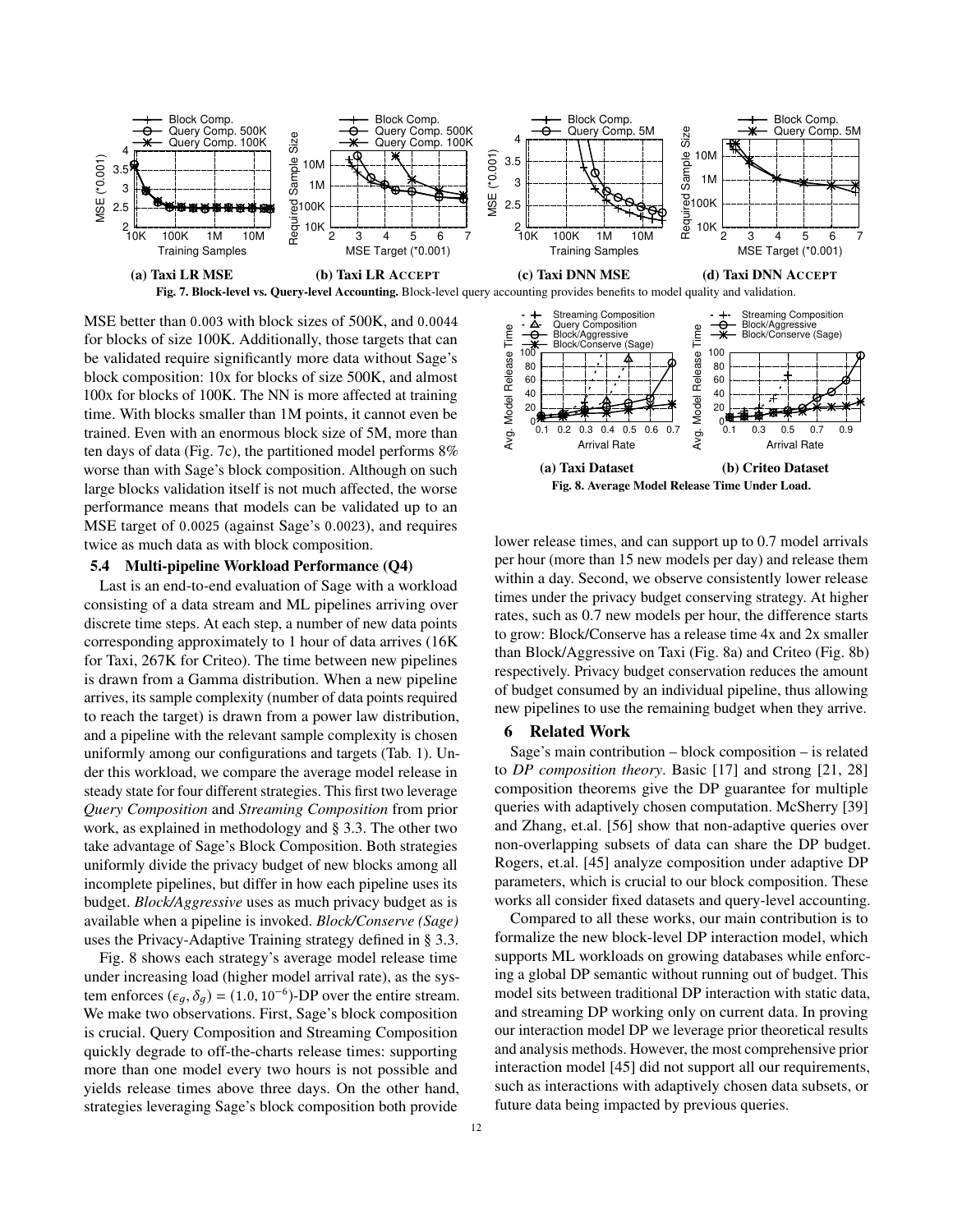*Streaming DP* [\[9,](#page-13-34) [16,](#page-13-35) [18,](#page-13-36) [19\]](#page-13-24) extends DP to data streams but is restrictive for ML. Data is consumed once and assumed to never be used again. This enables stronger guarantees, as data need not even be kept internally. However, training ML models often requires multiple passes over the data.

Cummings, et.al. [\[12\]](#page-13-8) consider *DP over growing databases*. They focus on theoretical analysis and study two setups. In the fist setup, they also run DP workloads on exponentially growing data sizes. However, their approach only supports linear queries, with a runtime exponential in the data dimension and hence impractical. In the second setup, they focus on training a single convex ML model and show that it can use new data to keep improving. Supporting ML workloads would require splitting the privacy budget for the whole stream among models, creating a running out of privacy budget challenge.

A few *DP systems* exist, but none focuses on streams or ML. PINQ [\[39\]](#page-13-15) and its generalization wPINQ [\[43\]](#page-13-37) give a SQL-like interface to perform DP queries. They introduce the partition operator allowing *parallel composition*, which resembles Sage's block composition. However, this operator only supports non-adaptive parallel computations on non-overlapping partitions, which is insufficient for ML. Airavat [\[46\]](#page-13-38) provides a MapReduce interface and supports a strong threat model against actively malicious developers. They adopt a perspective similar to ours, integrating DP with access control. GUPT [\[40\]](#page-13-39) supports automatic privacy budget allocation and lets programmers specify accuracy targets for arbitrary DP programs with a real-valued output; it is hence applicable to computing summary statistics but not to training ML models. All these works focus on static datasets and adopt a generic, query-level accounting approach that applies to any workload. Query-level accounting would force them to run out of privacy budget if unused data were available. Block-level accounting avoids this limitation but applies to workloads with specific data interaction characteristics ([§3.2\)](#page-4-0).

## <span id="page-12-4"></span>7 Summary and Future Work

As companies disseminate ML models trained over sensitive data to untrusted domains, it is crucial to start controlling data leakage through these models. We presented *Sage*, the first ML platform that enforces a global DP guarantee across all models released from sensitive data streams. Its main contributions are its *block-level accounting* that permits endless operation on streams and its *privacy-adaptive training* that lets developers control DP model quality. The key enabler of both techniques is our systems focus on ML training workloads rather than DP ML's typical focus on individual training algorithms. While individual algorithms see either a static dataset or an online training regime, workloads interact with *growing databases*. Across executions of multiple algorithms, new data becomes available (helping to renew privacy budgets and allow endless operation) and old data is reused (allowing training of models on increasingly large datasets to lessen the effect of DP noise on model quality).

We believe that this systems perspective on DP ML presents other opportunities worth pursuing in the future. One of them is to allocate the multiple resources in a DP ML system: data, privacy budgets, and compute resources. Sage proposes a specific heuristic for allocating the first two resources ([§3.3\)](#page-5-0) but leaves unexplored tradeoffs between data and compute resources. To conserve budgets, we use as much data as is available in the database when a model is invoked, with the lowest privacy budget. This gives us the best utilization of the privacy resource. But training on more data consumes more compute resources. Identifying principled approaches to perform these allocations is an open problem that systems researchers are uniquely positioned to address given the rich resource allocation literature developed by this community.

A key limitation of this work is the focus on event-level privacy, a semantic that is insufficient when groups of correlated observations can reveal sensitive information. The best known example of such correlation happens when a user contributes multiple observations, but other examples include repeated measurements of a phenomenon over time, or users and their friends on a social network. In such cases, observations are all correlated and can reveal sensitive information, such as a user's demographic attributes, despite event-level DP. To increase protection, an exciting area of future work is to add support for and evaluate user-level privacy. Our block accounting theory is amenable to this semantic ([§4.4\)](#page-8-0), but finding settings where the semantic can be sustained without running out of budget is an open challenge.

## 8 Acknowledgements

We thank our shepherd, Thomas Ristenpart, and the anonymous reviewers for the valuable comments. This work was funded through NSF CNS-1351089, CNS-1514437, and CCF-1740833, two Sloan Faculty Fellowships, a Microsoft Faculty Fellowship, a Google Ph.D. Fellowship, and funds from Schmidt Futures and Columbia Data Science Institute.

## References

- <span id="page-12-5"></span>[1] Kaggle display advertising challenge dataset. [https://www.kaggle.](https://www.kaggle.com/c/criteo-display-ad-challenge) [com/c/criteo-display-ad-challenge](https://www.kaggle.com/c/criteo-display-ad-challenge), 2014.
- <span id="page-12-1"></span>[2] M. Abadi, A. Chu, I. Goodfellow, H. B. McMahan, I. Mironov, K. Talwar, and L. Zhang. Deep learning with differential privacy. In *Proc. of the ACM Conference on Computer and Communications Security (CCS)*, 2016.
- <span id="page-12-2"></span>[3] M. Backes, P. Berrang, M. Humbert, and P. Manoharan. Membership privacy in microRNA-based studies. In *Proc. of the ACM Conference on Computer and Communications Security (CCS)*, 2016.
- <span id="page-12-3"></span>[4] B. Barak, K. Chaudhuri, C. Dwork, S. Kale, F. McSherry, and K. Talwar. Privacy, accuracy, and consistency too: a holistic solution to contingency table release. In *Proc. of the ACM SIGMOD International Conference on Management of Data*, 2007.
- <span id="page-12-0"></span>[5] D. Baylor, E. Breck, H.-T. Cheng, N. Fiedel, C. Y. Foo, Z. Haque, S. Haykal, M. Ispir, V. Jain, L. Koc, C. Y. Koo, L. Lew, C. Mewald, A. N. Modi, N. Polyzotis, S. Ramesh, S. Roy, S. E. Whang, M. Wicke, J. Wilkiewicz, X. Zhang, and M. Zinkevich. TFX: A Tensorflowbased production-scale machine learning platform. In *Proc. of the International Conference on Knowledge Discovery and Data Mining (KDD)*, 2017.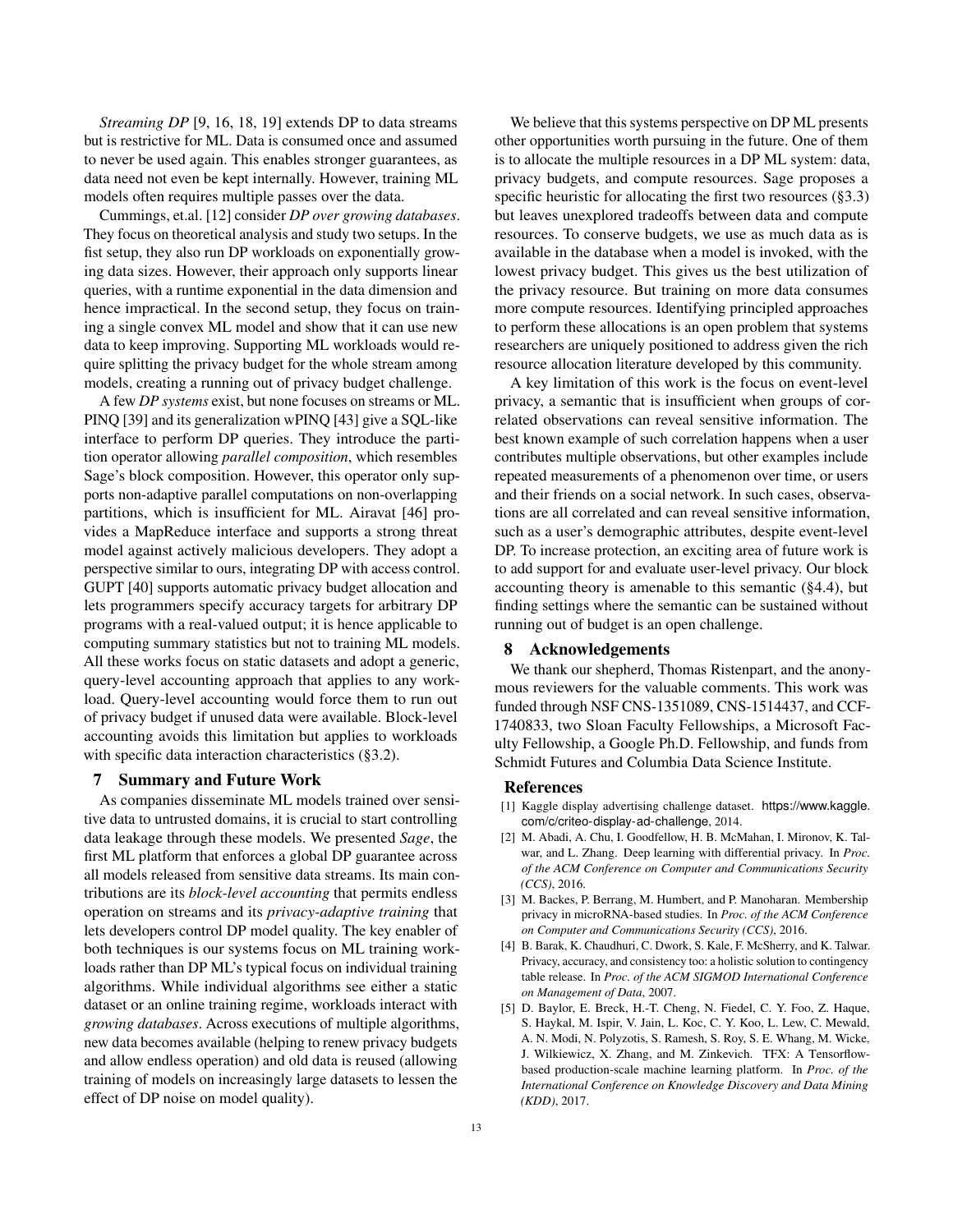- <span id="page-13-22"></span>[6] K. Boyd, E. Lantz, and D. Page. Differential privacy for classifier evaluation. In *Proc. of the ACM Workshop on Artificial Intelligence and Security*, 2015.
- <span id="page-13-4"></span>[7] J. A. Calandrino, A. Kilzer, A. Narayanan, E. W. Felten, and V. Shmatikov. "You Might Also Like:" Privacy risks of collaborative filtering. In *Proc. of IEEE Symposium on Security and Privacy (S&P)*, 2011.
- <span id="page-13-0"></span>[8] N. Carlini, C. Liu, U. Erlingsson, J. Kos, and D. Song. The secret sharer: Evaluating and testing unintended memorization in neural networks. arXiv:1802.08232, 2018.
- <span id="page-13-34"></span>[9] T.-H. H. Chan, E. Shi, and D. Song. Private and continual release of statistics. *ACM Transactions on Information Systems Security*, 2011.
- <span id="page-13-17"></span>[10] K. Chaudhuri and C. Monteleoni. Privacy-preserving logistic regression. In *Proc. of the Conference on Neural Information Processing Systems (NeurIPS)*, 2008.
- <span id="page-13-21"></span>[11] K. Chaudhuri, A. D. Sarwate, and K. Sinha. A near-optimal algorithm for differentially-private principal components. *Journal of Machine Learning Research (JMLR)*, 14, 2013.
- <span id="page-13-8"></span>[12] R. Cummings, S. Krehbiel, K. A. Lai, and U. Tantipongpipat. Differential privacy for growing databases. In *Proc. of the Conference on Neural Information Processing Systems (NeurIPS)*, 2018.
- <span id="page-13-5"></span>[13] I. Dinur and K. Nissim. Revealing information while preserving privacy. In *Proc. of the International Conference on Principles of Database Systems (PODS)*, 2003.
- <span id="page-13-25"></span>[14] J. Duchi and R. Rogers. Lower bounds for locally private estimation via communication complexity. *arXiv:1902.00582*, 2019.
- <span id="page-13-26"></span>[15] J. C. Duchi, M. I. Jordan, and M. J. Wainwright. Minimax optimal procedures for locally private estimation. *Journal of the American Statistical Association*, 2018.
- <span id="page-13-35"></span>[16] C. Dwork. Differential privacy in new settings. In *Proc. of the ACM Symposium on Discrete Algorithms (SODA)*, 2010.
- <span id="page-13-30"></span>[17] C. Dwork, F. McSherry, K. Nissim, and A. Smith. Calibrating noise to sensitivity in private data analysis. In *Proc. of the Conference on Theory of Cryptography (TCC)*, 2006.
- <span id="page-13-36"></span>[18] C. Dwork, M. Naor, T. Pitassi, , and S. Yekhanin. Pan-private streaming algorithms. In *Proc. of The Symposium on Innovations in Computer Science*, 2010.
- <span id="page-13-24"></span>[19] C. Dwork, M. Naor, T. Pitassi, and G. N. Rothblum. Differential privacy under continual observation. In *Proc. of the ACM Symposium on Theory of Computing (STOC)*, 2010.
- <span id="page-13-14"></span>[20] C. Dwork and A. Roth. The algorithmic foundations of differential privacy. *Foundations and Trends® in Theoretical Computer Science*, 2014.
- <span id="page-13-31"></span>[21] C. Dwork, G. N. Rothblum, and S. Vadhan. Boosting and differential privacy. In *Proc. of the IEEE Symposium on Foundations of Computer Science (FOCS)*, 2010.
- <span id="page-13-11"></span>[22] C. Dwork, A. Smith, T. Steinke, and J. Ullman. Exposed! A survey of attacks on private data. *Annual Review of Statistics and Its Application*, 2017.
- <span id="page-13-12"></span>[23] C. Dwork, A. Smith, T. Steinke, J. Ullman, and S. Vadhan. Robust traceability from trace amounts. In *Proc. of the IEEE Symposium on Foundations of Computer Science (FOCS)*, 2015.
- <span id="page-13-1"></span>[24] K. Hazelwood, S. Bird, D. Brooks, S. Chintala, U. Diril, D. Dzhulgakov, M. Fawzy, B. Jia, Y. Jia, A. Kalro, J. Law, K. Lee, J. Lu, P. Noordhuis, M. Smelyanskiy, L. Xiong, and X. Wang. Applied machine learning at Facebook: A datacenter infrastructure perspective. In *Proc. of International Symposium on High-Performance Computer Architecture (HPCA)*, 2018.
- <span id="page-13-41"></span>[25] W. Hoeffding. Probability inequalities for sums of bounded random variables. *Journal of the American Statistical Association*, 1963.
- <span id="page-13-13"></span>[26] N. Homer, S. Szelinger, M. Redman, D. Duggan, W. Tembe, J. Muehling, J. V. Pearson, D. A. Stephan, S. F. Nelson, and D. W. Craig. Resolving individuals contributing trace amounts of DNA to

highly complex mixtures using high-density SNP genotyping microarrays. *PLoS Genetics*, 2008.

- <span id="page-13-16"></span>[27] B. Jayaraman and D. Evans. Evaluating differentially private machine learning in practice. In *Proc. of USENIX Security*, 2019.
- <span id="page-13-32"></span>[28] P. Kairouz, S. Oh, and P. Viswanath. The composition theorem for differential privacy. In *International Conference on Machine Learning (ICML)*, 2015.
- <span id="page-13-28"></span>[29] S. P. Kasiviswanathan, H. K. Lee, K. Nissim, S. Raskhodnikova, and A. Smith. What can we learn privately? *SIAM Journal on Computing*, 2011.
- <span id="page-13-29"></span>[30] S. P. Kasiviswanathan and A. Smith. On the'semantics' of differential privacy: A bayesian formulation. *Journal of Privacy and Confidentiality*, 2014.
- <span id="page-13-18"></span>[31] D. Kifer, A. Smith, and A. Thakurta. Private convex empirical risk minimization and high-dimensional regression. In *Proc. of the ACM Conference on Learning Theory (COLT)*, 2012.
- <span id="page-13-10"></span>[32] N. Leonard and C. M. Halasz. Twitter meets tensorflow. [https://blog.twitter.com/engineering/en\\_us/topics/insights/](https://blog.twitter.com/engineering/en_us/topics/insights/2018/twittertensorflow.html) [2018/twittertensorflow.html](https://blog.twitter.com/engineering/en_us/topics/insights/2018/twittertensorflow.html), 2018.
- <span id="page-13-2"></span>[33] L. E. Li, E. Chen, J. Hermann, P. Zhang, and L. Wang. Scaling machine learning as a service. In *Proc. of The International Conference on Predictive Applications and APIs*, 2017.
- <span id="page-13-40"></span>[34] A. Maurer and M. Pontil. Empirical Bernstein Bounds and Sample Variance Penalization. 2009.
- <span id="page-13-6"></span>[35] H. B. McMahan and G. Andrew. A general approach to adding differential privacy to iterative training procedures. *arXiv:1812.06210*, 2018.
- <span id="page-13-33"></span>[36] H. B. McMahan and G. Andrew. A general approach to adding differential privacy to iterative training procedures. *arXiv:1812.06210*, 2018.
- <span id="page-13-20"></span>[37] H. B. McMahan, D. Ramage, K. Talwar, and L. Zhang. Learning differentially private recurrent language models. In *Proc. of the International Conference on Learning Representations (ICLR)*, 2018.
- <span id="page-13-7"></span>[38] F. McSherry and I. Mironov. Differentially private recommender systems: Building privacy into the Netflix prize contenders. In *Proc. of the International Conference on Knowledge Discovery and Data Mining (KDD)*, 2009.
- <span id="page-13-15"></span>[39] F. D. McSherry. Privacy integrated queries: An extensible platform for privacy-preserving data analysis. In *Proc. of the ACM SIGMOD International Conference on Management of Data*, 2009.
- <span id="page-13-39"></span>[40] P. Mohan, A. Thakurta, E. Shi, D. Song, and D. Culler. GUPT: Privacy preserving data analysis made easy. In *Proc. of the 2012 ACM SIGMOD International Conference on Management of Data*, 2012.
- <span id="page-13-19"></span>[41] V. Nikolaenko, U. Weinsberg, S. Ioannidis, M. Joye, D. Boneh, and N. Taft. Privacy-preserving ridge regression on hundreds of millions of records. In *Proc. of IEEE Symposium on Security and Privacy (S&P)*, 2013.
- <span id="page-13-23"></span>[42] NYC Taxi & Limousine Commission - trip record data. [http://www.](http://www.nyc.gov/html/tlc/html/about/trip_record_data.shtml) [nyc.gov/html/tlc/html/about/trip\\_record\\_data.shtml](http://www.nyc.gov/html/tlc/html/about/trip_record_data.shtml), 2018.
- <span id="page-13-37"></span>[43] D. Proserpio, S. Goldberg, and F. McSherry. Calibrating data to sensitivity in private data analysis: a platform for differentially-private analysis of weighted datasets. *Proc. of the International Conference on Very Large Data Bases (VLDB)*, 2014.
- <span id="page-13-3"></span>[44] S. Ravi. On-device machine intelligence. [https://ai.googleblog.com/](https://ai.googleblog.com/2017/02/on-device-machine-intelligence.html) [2017/02/on-device-machine-intelligence.html](https://ai.googleblog.com/2017/02/on-device-machine-intelligence.html), 2017.
- <span id="page-13-9"></span>[45] R. M. Rogers, A. Roth, J. Ullman, and S. Vadhan. Privacy odometers and filters: Pay-as-you-go composition. In *Proc. of the Conference on Neural Information Processing Systems (NeurIPS)*, 2016.
- <span id="page-13-38"></span>[46] I. Roy, S. T. Setty, A. Kilzer, V. Shmatikov, and E. Witchel. Airavat: Security and privacy for MapReduce. In *Proc. of the USENIX Symposium on Networked Systems Design and Implementation (NSDI)*, 2010.
- <span id="page-13-27"></span>[47] S. Shalev-Shwartz and S. Ben-David. *Understanding Machine Learning: From Theory to Algorithms. Appendix B.* Cambridge University Press, New York, NY, USA, 2014.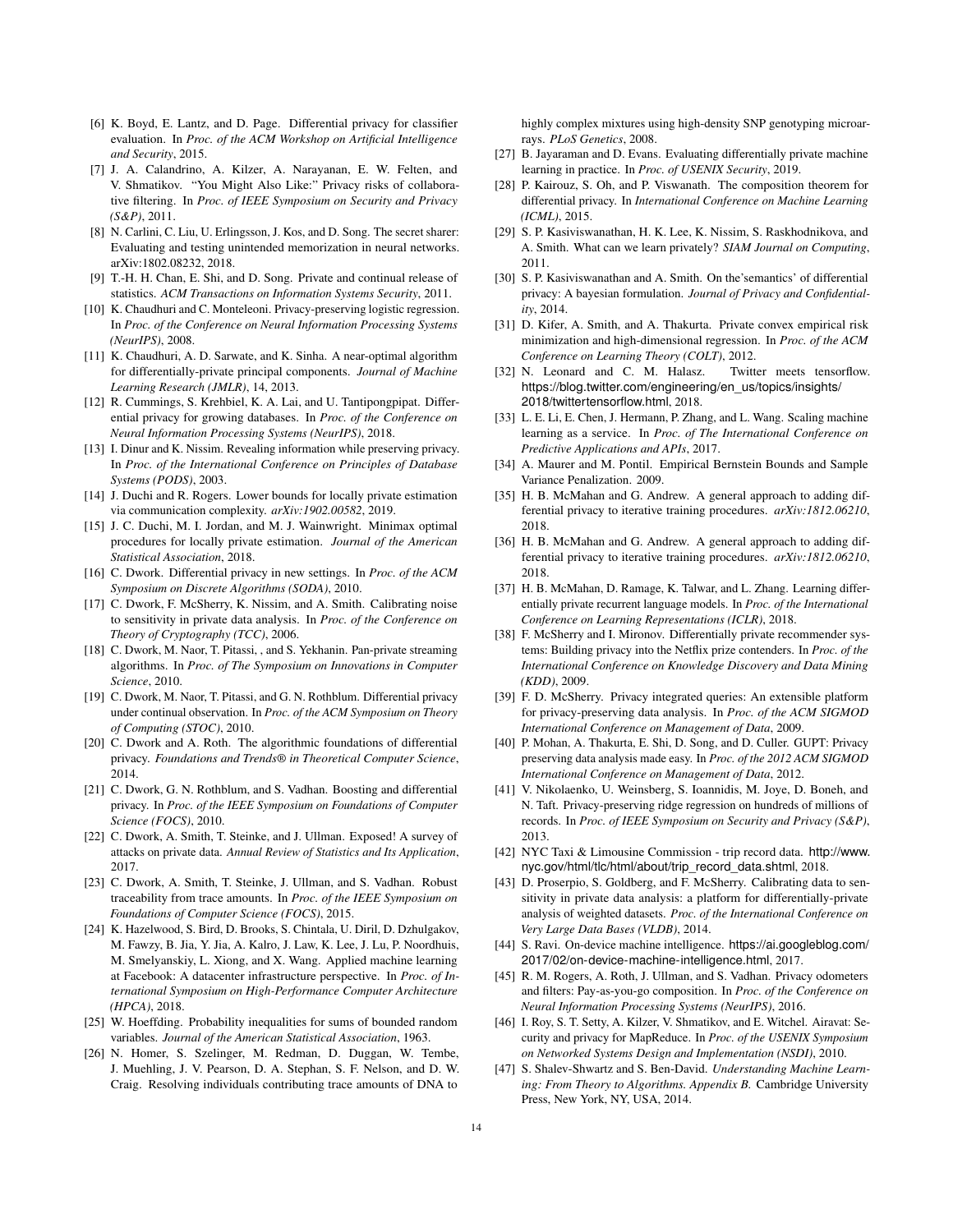- <span id="page-14-0"></span>[48] D. Shiebler and A. Tayal. Making machine learning easy with embeddings. SysML <http://www.sysml.cc/doc/115.pdf>, 2010.
- <span id="page-14-1"></span>[49] R. Shokri, M. Stronati, C. Song, and V. Shmatikov. Membership inference attacks against machine learning models. In *Proc. of IEEE Symposium on Security and Privacy (S&P)*, 2017.
- <span id="page-14-6"></span>[50] A. Smith and A. Thakurta. Differentially private model selection via stability arguments and the robustness of lasso. *Journal of Machine Learning Research*, 2013.
- <span id="page-14-4"></span>[51] K. Talwar, A. Thakurta, and L. Zhang. Nearly-optimal private LASSO. In *Proc. of the Conference on Neural Information Processing Systems (NeurIPS)*, 2015.
- <span id="page-14-2"></span>[52] F. Tramèr, F. Zhang, A. Juels, M. K. Reiter, and T. Ristenpart. Stealing machine learning models via prediction apis. In *Proc. of USENIX Security*, 2016.
- <span id="page-14-9"></span>[53] Y.-X. Wang. Revisiting differentially private linear regression: optimal and adaptive prediction & estimation in unbounded domain. *arXiv:1803.02596*, 2018.
- <span id="page-14-7"></span>[54] J. Xu, Z. Zhang, X. Xiao, Y. Yang, G. Yu, and M. Winslett. Differentially private histogram publication. In *Proc. of the IEEE International Conference on Data Engineering (ICDE)*, 2012.
- <span id="page-14-3"></span>[55] L. Yu, L. Liu, C. Pu, M. E. Gursoy, and S. Truex. Differentially private model publishing for deep learning. In *Proc. of IEEE Symposium on Security and Privacy (S&P)*, 2019.
- <span id="page-14-10"></span>[56] D. Zhang, R. McKenna, I. Kotsogiannis, M. Hay, A. Machanavajjhala, and G. Miklau. Ektelo: A framework for defining differentially-private computations. In *Proc. of the ACM SIGMOD International Conference on Management of Data*, 2018.
- <span id="page-14-5"></span>[57] J. Zhang, Z. Zhang, X. Xiao, Y. Yang, and M. Winslett. Functional mechanism: Regression analysis under differential privacy. In *Proc. of the International Conference on Very Large Data Bases (VLDB)*, 2012.

## A Block Composition

This section makes several clarifications and precisions to the block composition theory in [§4.](#page-6-0) It then ports prior strong composition results to our block accounting model, both for fixed and adaptive choices of blocks and DP parameters.

#### A.1 Clarifications and Precisions

Neighboring Datasets. We measure the distance between datasets using the symmetric difference: viewing a dataset as a multiset, two datasets  $D$  and  $D'$  are neighboring if their disjunctive union (the elements which are in one of the sets but not in their intersection) is at most one. We note  $|D \oplus D'|$ the distance between  $D$  and  $D'$ . This definition is not the most standard: most DP work uses the Hamming distance which counts the number of records to change to go from  $D$  to  $D'$ . Intuitively, under the symmetric difference an attacker can add or remove a record in the dataset. Changing a record corresponds to a symmetric difference of size 2, but a Hamming distance of 1. Changing a record can still be supported under the symmetric difference using group privacy [\[20\]](#page-13-14): it is thus slightly weaker but as general.

We chose to use the symmetric difference following PINQ [\[39\]](#page-13-15), as this definition is better suited to the analysis of DP composition over splits of the dataset (our blocks). Changing one record can indeed affect two blocks (e.g. the timestamp is changed) while adding or removing records only affects one. Neighboring Streams. This notion of neighboring dataset extends pretty directly to streams of data [\[9,](#page-13-34) [16,](#page-13-35) [18,](#page-13-36) [19\]](#page-13-24). Two

streams  $D$  and  $D'$  indexed by  $t$  are neighboring if there exists an index T such that: for  $t < T$  the streams are identical (i.e.  $|D_{t, and for all  $t \geq T$  the streams up to the stream noise the stream detects  $(i, s, |D_{t-1} \cap D'_{t-1})$ .$ form neighboring datasets (i.e.  $|D_{t\geq T} \oplus D'_{t\geq T}| \leq 1$ ). This is equivalent to our Algorithm [\(4b\)](#page-7-0) where the data, though unknown, is fixed in advance with only one record being changed between the two streams.

This definition however is restrictive, because a change in a stream's data will typically affect future data. This is especially true in an ML context, where a record changed in the stream will change the targeting or recommendation algorithms that are trained on this data, which in turn will impact the data collected in the future. Because of this,  $D$  and  $D'$  will probably differ in a large number of observations following the adversary's change of one record. Interactions described in Algorithm [\(4c\)](#page-7-0) model these dependencies. We show in Theorem [\(4.3\)](#page-8-1) that if the data change impacts future data only through DP results (e.g. the targeting and recommendation models are DP) and mechanisms outside of the adversary's control (our "world" variable W), composition results are not affected.

Privacy Loss Semantics. Recall that bounding the privacy loss (Definition [4.1\)](#page-7-2) with high probability implies DP [\[30\]](#page-13-29): if with probability  $(1 - \delta)$  over draws from  $v \sim V^0$  (or  $v \sim V^1$ )  $|\text{Loss}(v)| \le \epsilon$ , then the interaction generating  $V^b$  is  $(\epsilon, \delta)$ -DP.<br>In this paper, we implicitly treated DP and bounded loss as

In this paper, we implicitly treated DP and bounded loss as equivalent by declaring  $Q_i$ s as  $(\epsilon, \delta)$ -DP, but proving composition results using a bound on  $Q_i$ 's privacy loss. However, this is not exactly true in general, as  $(\epsilon, \delta)$ -DP implies a bound on privacy loss with weaker parameters, namely that with probability at least  $(1 - \frac{2\delta}{\epsilon e^{\epsilon}})$  the loss is bounded by  $2\epsilon$ . In practice, this small difference in not crucial, as the typical Laplace and Gaussian DP mechanisms (and those we use in Sage) do have the same  $(\epsilon, \delta)$ -DP parameters for their bounds on pri-vacy loss [\[20\]](#page-13-14): the Laplace mechanism for  $(\epsilon, 0)$ -DP implies that the privacy loss is bounded by  $\epsilon$  and achieving  $(\epsilon, \delta)$ -DP with the Gaussian mechanism implies that the privacy loss is bounded by  $\epsilon$  with probability at least  $(1 - \delta)$ .

## <span id="page-14-8"></span>A.2 Proof for Basic Composition

The paper omits the proof for basic composition to save space. Here, we re-state the result and spell out the proof:

Theorem (Theorem [4.3:](#page-8-1) Basic Sage Block Composition). AdaptiveStreamBlockCompose( $\mathcal{A}, b, r, \epsilon_q, \delta_q, W$ ) is  $(\epsilon_q, \delta_q)$ -DP if for all k, AccessControl $_{\epsilon_g, \delta_g}^k$  enforces:

$$
\Big(\sum_{\substack{i=1\\k \in \text{blocks}_i}}^r \epsilon_i(v_{< i})\Big) \le \epsilon_g \text{ and } \Big(\sum_{\substack{i=1\\k \in \text{blocks}_i}}^r \delta_i(v_{< i})\Big) \le \delta_g.
$$

*Proof.* Denote  $l_i$  the highest block index that existed when query *i* was run. Denote  $D_{\leq l_i}^b$  the data blocks that existed at that time. Becall z<sub>1</sub>, denotes the results from all queries that time. Recall  $v_{\leq i}$  denotes the results from all queries released previous to *i*. Query *i* depends on both  $v_{\le i}$  and  $D_{\leq l_i}^b$ ; the latter is a random variable that is fully determined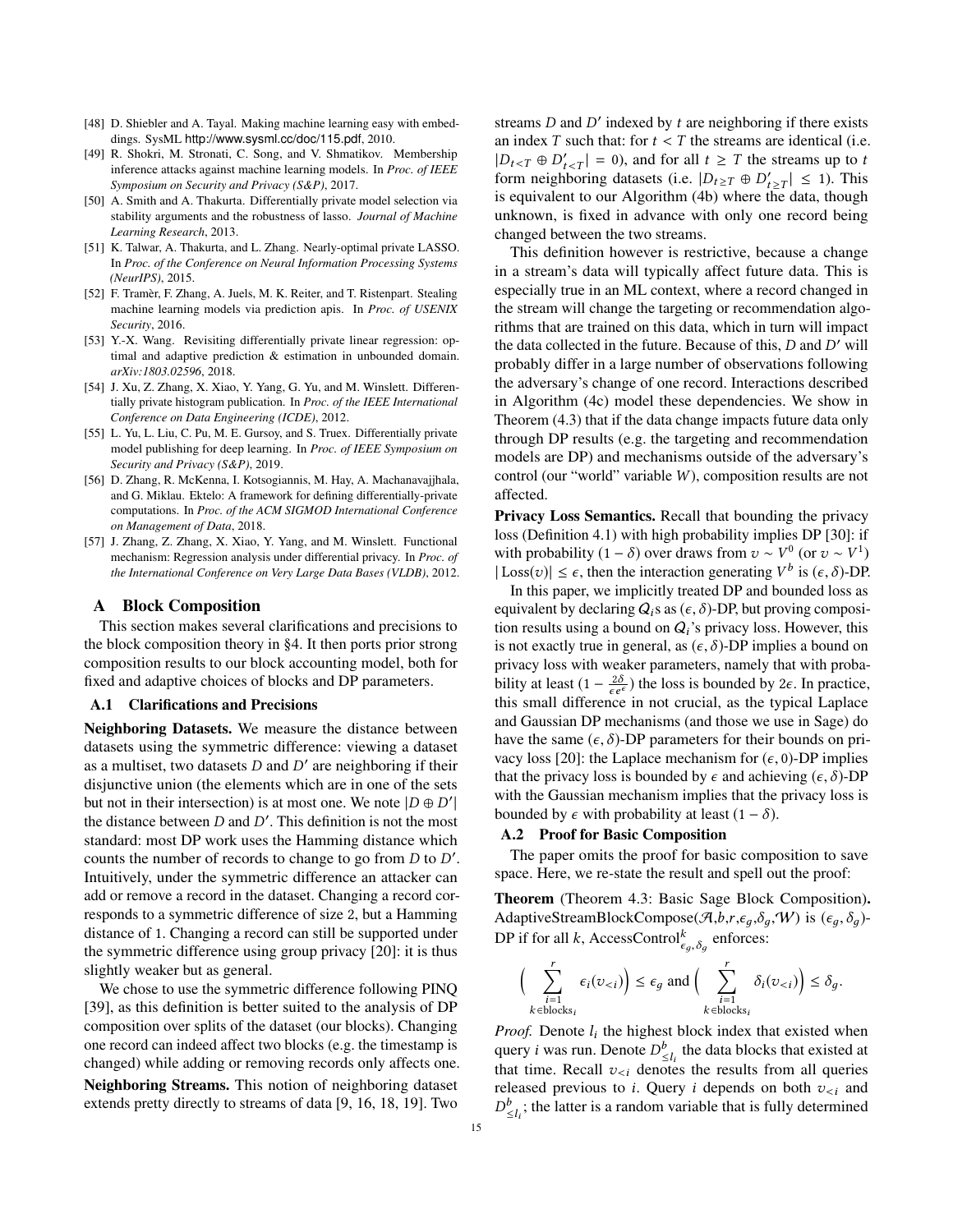by  $v_{\leq i}$ . Hence, the privacy loss for Alg. [\(4c\)](#page-7-0) is: Loss(v) =  $\ln \left( \frac{r}{\prod} \right)$  $i=1$ <br>A  $\Omega$  $\frac{P(V_i^0)}{P(V_i^0)}$  $\frac{v_0^0 = v_i | v_{< i}, D^0_{\leq l_i}}{v_1^1 = v_1 | v_1 + D^1}$  $\frac{P(V_i = v_i | v_{\le i}, D_{\le l_i}^1)}{P(V_i^1 = v_i | v_{\le i}, D_{\le l_i}^1)} = \ln \left( \prod_{i=1}^r \right)$ After applying Theorem [4.2,](#page-7-1) we must show that  $\forall k$ ,  $i=1$ <br> $\overline{1}$  $\frac{P(V_i^0)}{P(i-1)}$  $\frac{v_i^0 = v_i |v_{&i}}{v_{i}^1 = v_i |v_{&i}}$  $\frac{P(V_i^0 = v_i | v_{< i})}{P(V_i^1 = v_i | v_{< i})},$  $\ln\left(\prod_{\substack{i=1 \ k \in \text{blocks}_i}}^{r^*} \right)$  $P(V_i^0)$  $\frac{P(V_i^0 = v_i | v_{&i})}{P(V_i^1 = v_i | v_{&i})}$  $\sum_{i=1}^{i} = v_i |v_{&i})$  $\left|\int\right| \leq \sum_{\substack{i=1 \ k \in \text{blocks}_i}}^r$  $\epsilon_i$  with probability ≥ (1 −  $\sum_{i=1}^{r} \delta_i$ ). The justification follows:  $k \in \text{blocks}_i$  $\ln \left( \begin{array}{c} \end{array} \right)$  $i=1$ <br>k∈blocks<sub>i</sub>  $P(V_i^0)$  $\frac{P(V_i^0 = v_i | v_{&i})}{P(V_i^1 = v_i | v_{&i})}$  $v_i^1 = v_i |v_{&i})$  $\Big|\Big| \leq \sum$  $i=1$ <br>k∈blocks<sub>i</sub>  $\ln\left(\frac{P(V_i^0)}{P(V^1)}\right)$  $\frac{P(V_i^0 = v_i | v_{&i})}{P(V_i^1 = v_i | v_{&i})}$  $v_i^1 = v_i |v_{&i})$ )|

Since  $Q_i$  is  $\epsilon_i(v_{\lt i}), \delta_i(v_{\lt i})$ )-DP,  $\ln \left( \frac{P(V_i^0)}{P(V_i^1)} \right)$  $\frac{P(V_i^0 = v_i | v_{&i})}{P(V_i^1 = v_i | v_{&i})}$  $\sum_{i=1}^{i} |v_{i}|$  $\left|\left|\leq\epsilon_{i}(v_{< i})\right|\right|$ with probability  $\geq 1 - \delta_i(v_{\leq i})$ . Applying a union bound over<br>all queries for which  $k \in \mathbb{N}$  policy concludes the proof all queries for which  $k \in \text{blocks}_i$  concludes the proof.  $\Box$ 

#### <span id="page-15-2"></span>A.3 Strong Composition with Block-Level Accounting

We now prove strong composition results for Algorithms [\(4b\)](#page-7-0) and [\(4c\)](#page-7-0).

Fixed Blocks and DP Parameters: We now show how to use advanced composition results (e.g. [\[21\]](#page-13-31)) is the context of block composition. This approach requires that both the blocks used by each query and the DP parameters be fixed in advanced, and correspond to Algorithms [\(4b\)](#page-7-0).

Theorem A.1 (Strong Block Composition – Fixed DP Parameters). *BlockCompose*( $\mathcal{A}$ ,  $b$ ,  $r$ ,  $(\epsilon_i, \delta_i)_{i=1}^r$ , blocks<sup>r</sup><sub>i=1</sub>) is  $(\epsilon_q, \delta_q)$ -DP, with:

$$
\epsilon_g = \max_{k} \Big( \sum_{\substack{i=1 \ k \in blocks_i}}^r (e^{\epsilon_i} - 1)\epsilon_i + \sqrt{\sum_{\substack{i=1 \ k \in blocks_i}}^r 2\epsilon_i^2 \log(\frac{1}{\tilde{\delta}})}\Big),\newline \delta_g = \tilde{\delta} + \max_{k} \Big( \sum_{\substack{i=1 \ k \in blocks_i}}^r \delta_i \Big)
$$

*Proof.* After applying Theorem [4.2,](#page-7-1) what remains to be shown is that  $\forall k, \ \left| \ln \left( \prod_{\substack{i=1 \ i \in \text{blocks}_k}}^{r} \right) \right|$  $P(V_i^0)$  $\frac{P(V_i^0 = v_i | v_{$  $\sum_{i=1}^{r} |v_i| v_{< i}$  $\Big\| \leq \sum_{\substack{i=1 \ k \in blocks_i}}^r$  $(e^{\epsilon_i} 1)\epsilon_i + \sqrt{\sum_{\substack{i=1 \ k \in blocks_i}}^{r}}$  $2\epsilon_i^2 \log(\frac{1}{\delta})$ , with probability at least (1 –

 $\tilde{\delta} \sum_{\substack{i=1 \ k \in \text{blocks}_i}}^{r}$  $\delta_i$ ). Using the fact  $Q_i$ 's privacy loss is bounded by

 $\epsilon_i$  with probability at least  $(1 - \delta_i)$ , we know that there exists events  $E_i$  and  $E'_i$  with joint probability at least  $(1 - \delta_i)$  such that for all  $v_i$ ,  $\ln \left( \frac{P(V_i^0)}{P(V_i^1)} \right)$  $\frac{P(V_i^0 = v_i | E_i)}{P(V_i^1 = v_i | E'_i)}$  $\frac{V_i^1}{V_i} = v_i |E'_i|$  $\left|\frac{i}{i}\right\rangle$ )  $\leq e^{\epsilon}$ . We can now condition the analysis on  $E_i$  and  $E'_i$ , and use Theorem 3.20 of [\[20\]](#page-13-14) to get that with probability at least  $(1 - \tilde{\delta})$ ,  $\left| \ln \left( \frac{P(V^0 = v | E_i)}{P(V^1 = v | E'_i)} \right) \right|$  $\left| \frac{i}{i} \right| \leq e^{\epsilon_k}$ , where  $\epsilon_k = \sum_{\substack{i=1 \ k \in blocks_i}}^r$  $(e^{\epsilon_i} - 1)\epsilon_i + \sqrt{\sum_{\substack{i=1 \ k \in blocks_i}}^r}$  $2\epsilon_i^2 \log(\frac{1}{\tilde{\delta}})$ . A union bound on the  $E_i$  and  $E'_i$  for all  $\{i, k \in blocks_i\}$  completes the proof.  $\Box$ 

The proof directly extends to the stream setting (yellow parts of Alg. [\(4b\)](#page-7-0) in the same way as in the proof of Theorem [4.3.](#page-8-1)

Adaptive Blocks and DP Parameters: Recall that with either adaptive blocks or DP parameters (or both), DP parameters  $(\epsilon_i(v_{\leq i}), \delta_i(v_{\leq i}))$  depend on history. Traditional composition theorems do not apply to this setting. For basic composition, the DP parameters still "sum" under composition. However, as showed in [\[45\]](#page-13-9), strong composition yields a different formula: while the privacy loss still scales as the square root of the number of queries, the constant is worse than with parameters fixed in advance.

Theorem A.2 (Strong Adaptive Stream Block Composition). *AdaptiveStreamBlockCompose(A, b, r,*  $\epsilon_q$ *,*  $\delta_q$ *, W) is*  $(\epsilon_q, \delta_q)$ *-DP, and:*

$$
\max_{k} \Big( \sum_{\substack{i=1 \ i \in \text{blocks}_i}}^r \frac{(e^{\epsilon_i} - 1)\epsilon_i}{2} + \sqrt{2\Big(\sum_{\substack{i=1 \ k \in \text{blocks}_i}}^r \epsilon_i^2 + \frac{\epsilon_g^2}{28.04 \log(1/\tilde{\delta})}\Big)}{\sum_{\substack{i=1 \ k \in \text{blocks}_i}}^r \epsilon_i^2}
$$
\n
$$
\sqrt{\Big(1 + \frac{1}{2}\log\Big(\frac{k \epsilon}{\epsilon_g^2}\Big) + 1\Big)\log\Big(\frac{1}{\tilde{\delta}}\Big)\Big)} \le \epsilon_g,
$$
\n
$$
\tilde{\delta} + \max_{k} \Big(\sum_{\substack{i=1 \ k \in \text{blocks}_i}}^r \delta_i\Big) \le \delta_g
$$
\n
$$
\epsilon_g^2
$$

*Proof.* Similarly to the proof of Theorem [4.3,](#page-8-1) we apply The-orem [4.2,](#page-7-1) and bound the privacy loss of any block  $k$  using Theorem 5.1 of [\[45\]](#page-13-9).  $\Box$ 

## <span id="page-15-0"></span>B Validation Tests

Sage has built-in validators for three classes of metrics. [§3.3](#page-5-0) describes the high level approach and the specific functionality and properties of the loss-based validator. This section details all three validators and proves their statistical and DP guarantees.

#### <span id="page-15-1"></span>B.1 SLAed Validator for Loss Metrics

Denote a loss function  $l(f, x, y)$  with range [0, B] measuring the quality of a prediction  $f(x)$  with label y (lower is better), and a target loss  $\tau_{loss}$  on the data distribution  $D$ .

**ACCEPT Test:** Given a the DP-trained model  $f^{dp}$ , we want to release  $f<sup>dp</sup>$  only if  $\mathcal{L}_{\mathcal{D}}(f<sup>dp</sup>) \triangleq \mathbb{E}_{(x,y)\sim\mathcal{D}}l(f<sup>dp</sup>, x, y) \leq \tau_{loss}$ .<br>The test works as follows. First, compute a DP estimate of The test works as follows. First, compute a DP estimate of the number of samples in the test set, corrected for the impact of DP noise to be a lower bound on the true value with probability (1 –  $\frac{\eta}{3}$  $\frac{\eta}{3}$ ) (Lines 11-13 List. [2\)](#page-5-1):

$$
\underline{n}_{\text{te}}^{\text{dp}} = n_{\text{te}} + \text{Laplace}(\frac{2}{\epsilon}) - \frac{2}{\epsilon} \ln(\frac{3}{2\eta}).
$$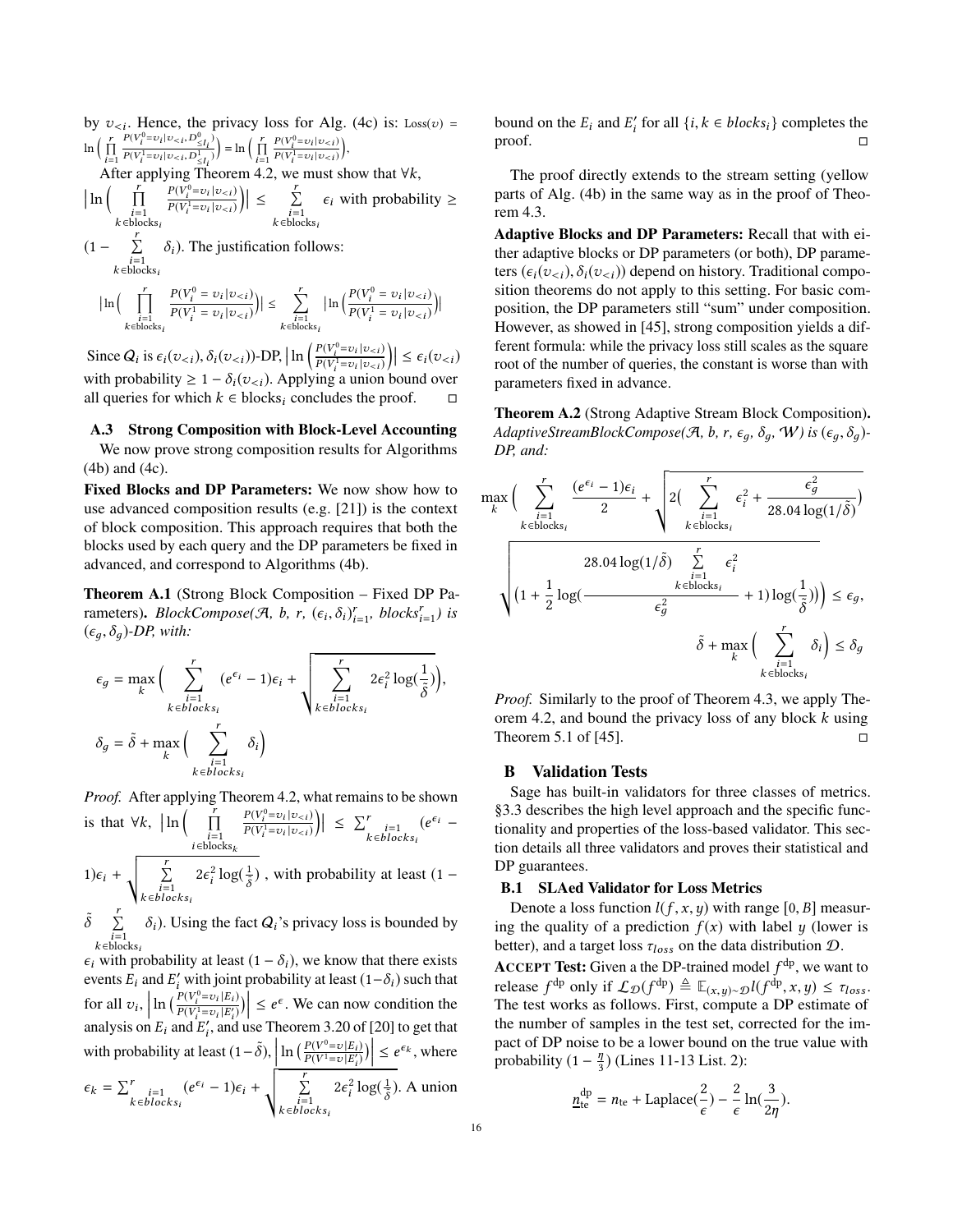Then, compute a DP estimate of the loss corrected for DP impact (Lines 14-17 List. [2\)](#page-5-1) to be an upper bound on the true value,  $\mathcal{L}_{te}(f^{dp}) \triangleq \frac{1}{n_{te}} \sum_{te} l(f^{dp}, x, y)$ , with probability  $(1 - \frac{\eta}{3})$  $\frac{\eta}{3}$ ):

$$
\overline{\mathcal{L}}_{te}^{dp}(f^{dp}) = \frac{1}{n_{te}^{dp}} \Big( \sum_{te} l(f^{dp}, x, y) + \text{Laplace}(\frac{2B}{\epsilon}) + \frac{2B}{\epsilon} \ln(\frac{3}{2\eta}) \Big)
$$

Lines 18-20, we see that Sage will ACCEPT when:

$$
\overline{\mathcal{L}}_{te}^{dp}(f^{dp}) + \sqrt{\frac{2B\overline{\mathcal{L}}_{te}^{dp}(f^{dp})\ln(3/\eta)}{\underline{n}_{te}^{dp}}} + \frac{4B\ln(3/\eta)}{\underline{n}_{te}^{dp}} \leq \tau_{loss}.
$$

This test gives the following guarantee:

<span id="page-16-0"></span>Proposition B.1 (Loss ACCEPT Test (same as Proposition [3.1\)](#page-6-1)). *With probability at least*  $(1 - \eta)$ *, the Accept test returns true only if*  $\mathcal{L}_{\mathcal{D}}(f^{\text{dp}}) \leq \tau_{loss}$ *.* 

*Proof.* The corrections for DP noise imply that  $P(n_{\text{te}}^{\text{dp}})$ *the*)  $\leq \frac{\eta}{3}$ , and  $P(\mathcal{L}_t^{dp}(f^{dp}) > \mathcal{L}_{te}(f^{dp})) \leq \frac{\eta}{3}$  (i.e. the lower<br>heurals hald with probability at least  $(1, \eta)$ ). Define  $\Pi^{p}$ bounds hold with probability at least  $(1-\frac{\eta}{3})$ ). Define UB<sup>dp</sup>  $\triangleq$ 3  $\overline{\mathcal{L}}_{te}^{dp}(f^{dp})+\sqrt{\frac{2B\overline{\mathcal{L}}_{te}^{dp}(f^{dp})\ln(3/\eta)}{n^{dp}}}$  $\frac{f^{dp}}{n_{\text{te}}^{\text{dp}}} + \frac{4 \ln(3/\eta)}{n_{\text{te}}^{\text{dp}}}$  $\frac{n(3/\eta)}{n_{\text{te}}^{\text{dp}}},$  and UB  $\triangleq \mathcal{L}_{te}(f^{\text{dp}})+$  $\sqrt{\frac{2B\mathcal{L}_{te}(f^{dp})\ln(3/\eta)}{n}}$  $\frac{f^{dp})\ln(3/\eta)}{n_{te}} + \frac{4\ln(3/\eta)}{n_{te}}$  $\frac{n(3/\eta)}{n_{te}}$ . Applying Bernstein's inequal-ity [\[47\]](#page-13-27) yields  $P(\mathcal{L}_D(f^{\text{dp}})) > \text{UB}) \leq \frac{\eta}{3}$ . A union bound on those three inequalities gives that with probability at least those three inequalities gives that with probability at least  $(1 - \eta)$ ,  $\mathcal{L}_{\mathcal{D}}(f^{\text{dp}}) \leq \text{UB} \leq \text{UB}^{dp}$ . The test ACCEPTs when  $UB^{dp} \leq \tau_{loss}$ .

This test uses Bernstein's concentration inequality to compute an upper bound for the loss over the entire distribution [\[47\]](#page-13-27), which will give good bounds if the loss is small. If instead one expects the variance to be small, one can use empirical Bernstein bounds [\[34\]](#page-13-40) as a drop-in replacement. Otherwise, one can fall back to Hoeffding's inequality [\[25\]](#page-13-41). REJECT Test: The REJECT test terminates Privacy-Adaptive Training of a model when no model of the considered class  $\mathcal F$  can hope to achieve the desired  $\tau_{loss}$  performance. Noting the best possible model on the data distribution  $f^* \triangleq$  $\arg \min_{f \in \mathcal{F}} \mathcal{L}_{\mathcal{D}}(f)$ , we want to reject when  $\mathcal{L}_{\mathcal{D}}(f^{\star}) > \tau_{loss}$ .<br>To do this, we consider the best model in  $\mathcal{F}$  on the training To do this, we consider the best model in  $\mathcal F$  on the training set  $\hat{f} \triangleq \arg \min_{f \in \mathcal{F}} \mathcal{L}_{tr}(f)$ , and proceed as follows. First, we compute the DP upper and lower bounds for  $n_{tr}$ , holding together with probability at least  $(1-\frac{\eta}{3})$  $\frac{\eta}{3}$ ) (Lines 24-27 List. [2\)](#page-5-1):

$$
n_{\text{tr}}^{\text{dp}} = n_{\text{tr}} + \text{Laplace}(\frac{2}{\epsilon}),
$$
  
\n
$$
\frac{n_{\text{tr}}^{\text{dp}}}{n_{\text{tr}}^{\text{dp}}} = n_{\text{tr}}^{\text{dp}} - \frac{2}{\epsilon} \ln(\frac{3}{\eta}),
$$
  
\n
$$
\overline{n}_{\text{tr}}^{\text{dp}} = n_{\text{tr}}^{\text{dp}} + \frac{2}{\epsilon} \ln(\frac{3}{\eta}).
$$

Then, we compute a DP estimate of the loss corrected for DP impact (Lines 14-17 List. [2\)](#page-5-1) to be a lower bound on the true value with probability  $(1 - \frac{\eta}{3})$  $\frac{\eta}{3}$ ):

$$
\underline{\mathcal{L}}_{te}^{dp}(\hat{f}) = \frac{1}{\overline{n}_{tr}^{dp}} \Big( \sum_{tr} l(\hat{f}, x, y) + \text{Laplace}(\frac{2B}{\epsilon}) - \frac{2B}{\epsilon} \ln(\frac{3}{2\eta}) \Big).
$$

Finally, Sage will REJECT when:

$$
\underline{\mathcal{L}}_{te}^{dp}(\hat{f}) - B \sqrt{\frac{\log(3/\eta)}{\frac{\mathrm{d}p}{\mathrm{d}t}} } > \tau_{loss}.
$$

This test gives the following guarantee:

<span id="page-16-2"></span>Proposition B.2 (Loss REJECT Test). *With probability at least*  $(1 - \eta)$ ,  $f^{\text{dp}}$  (or more accuratly  $\mathcal{F}$ ) is rejected only if  $\mathcal{L}_{\mathcal{D}}(f^{\star}) > \tau_{loss}.$ 

*Proof.* By definition,  $\mathcal{L}_{tr}(\hat{f}) \leq \mathcal{L}_{tr}(f^{\star})$ . Applying Hoeffd-ing's inequality [\[25\]](#page-13-41) to  $f^*$  gives  $P(\mathcal{L}_\mathcal{D}(f^*) < \mathcal{L}_{tr}(f^*) B\sqrt{\frac{\log(3/\eta)}{n}}$  $\frac{n(n+1)}{n(n+1)} \leq \frac{n}{3}$ . Similarly to the proof for Proposition [\(B.1\)](#page-16-0), applying a union bounds over this inequality and the DP correction gives that with probability at least  $(1 - \eta)$ ,  $\mathcal{L}_{\mathcal{D}}(f^{\star}) \ge$  $\mathcal{L}_{tr}(f^{\star}) - B \sqrt{\frac{\log(3/\eta)}{n_{tr}}}$  $\frac{\overline{\mathfrak{g}(3/\eta)}}{n_{tr}} \geq \mathcal{L}_{tr}^{dp}(\hat{f}) - B \sqrt{\frac{\log(3/\eta)}{n_{tr}^{\frac{dp}{n}}}}$  $rac{g(3/\eta)}{n_{\text{tr}}^{\text{dp}}} > \tau_{loss}$ , concluding the proof.  $\Box$ 

Here we leverage Hoeffding's inequality [\[25\]](#page-13-41) as we need to bound  $\mathcal{L}_{\mathcal{D}}(f^{\star})$ : since we do not know  $f^{\star}$ , we cannot compute its variance or loss on the training set to use (empirical) Bernstein bounds.

DP Guarantee: We now need to prove that the ACCEPT and REJECT tests each are  $(\epsilon, 0)$ -DP. Since they each use a disjoint split of the dataset (training and testing) running both tests is  $(\epsilon, 0)$ -DP over the entire dataset.

#### <span id="page-16-1"></span>**Proposition B.3** (DP ACCEPT). Accept is  $(\epsilon, 0)$ -DP.

*Proof.* The only data interaction for ACCEPT are to compute  $\underline{n}_{\text{te}}^{\text{dp}}$  and  $\overline{\mathcal{L}}_{te}^{dp}(f^{\text{dp}})$ . The former is sensitivity 1, and is made  $\frac{\epsilon}{2}$ -DP with the Laplace mechanism. The latter uses data in the inner sum, which has sensitivity B and is made  $\frac{\epsilon}{2}$ -DP with the Laplace mechanism. Using basic composition, the test is  $(\epsilon, 0)$ -DP. □

The proof for REJECT is a bit more complicated as part of the procedure involves computing  $\hat{f}$ , which is not DP.

#### <span id="page-16-3"></span>**Proposition B.4** (DP REJECT). Reject is  $(\epsilon, 0)$ -DP.

*Proof.* To apply the same argument as for Prop[.B.3,](#page-16-1) we need to show that computing  $\mathcal{L}_{tr}(\hat{f})$ , which includes computing  $\hat{f}$ , has sensitivity B. Recall that  $\hat{f}$  minimizes the training loss:  $\hat{f}_{tr} = \arg \min_{f \in \mathcal{F}} \sum_{n_{\text{tr}}} l(f, x, y)$ . If we add a data point d, then  $\hat{f}_{tr}$  has a loss at worst B on the new point. Because the best model with the new data point  $\hat{f}_{tr+d}$  is at least as good as  $\hat{f}_{tr}$  (otherwise it wouldn't be the arg min model),  $\mathcal{L}_{tr+d}(\hat{f}_{tr+d}) \leq \mathcal{L}_{tr}(\hat{f}_{tr}) + B$ . Similarly,  $\hat{f}_{tr+d}$  cannot be better than  $\hat{f}_{tr}$  on the training set, so  $\mathcal{L}_{tr+d}(\hat{f}_{tr+d}) \geq \mathcal{L}_{tr}(\hat{f}_{tr})$ . Hence the sensitivity of computing  $\mathcal{L}_{tr}(\hat{f})$  is at most B.  $\Box$